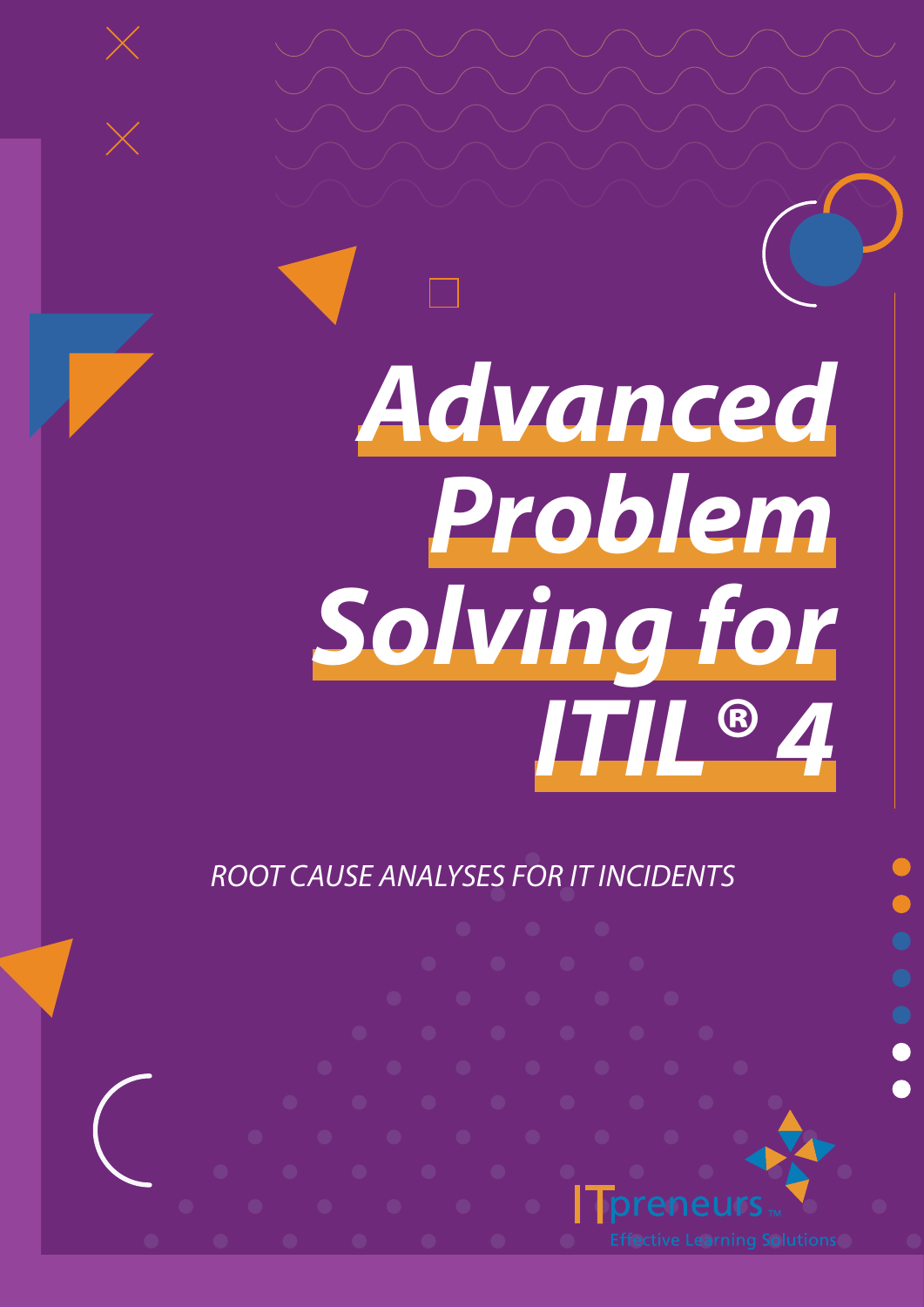## <span id="page-1-0"></span>*Advanced Problem Solving for ITIL® 4*

*Root Cause Analyses for IT Incidents*

ITIL® and IT Infrastructure Library® are (registered) trade mark of AXELOS Limited, used under permission of AXELOS Limited. All rights reserved. The ITIL Accredited Training Organization logo is a trade mark of AXELOS Limited.

Cover design by pikisuperstar - www.freepik.com

Copyright © 2019 ITpreneurs Nederland B.V.

All rights reserved. No part of this publication may be reproduced, distributed, or transmitted in any form or by any means, including photocopying, recording, or other electronic or mechanical methods, without the prior written permission of the publisher, except in the case of brief quotations embodied in critical reviews and certain other noncommercial uses permitted by copyright law. For permission requests, write to the publisher, addressed "Attention: Permissions Coordinator," at the (email) address below.

ITpreneurs Nederland B.V. Weena 242 3012 NJ Rotterdam The Netherlands info@itpreneurs.com https://www.itpreneurs.com/

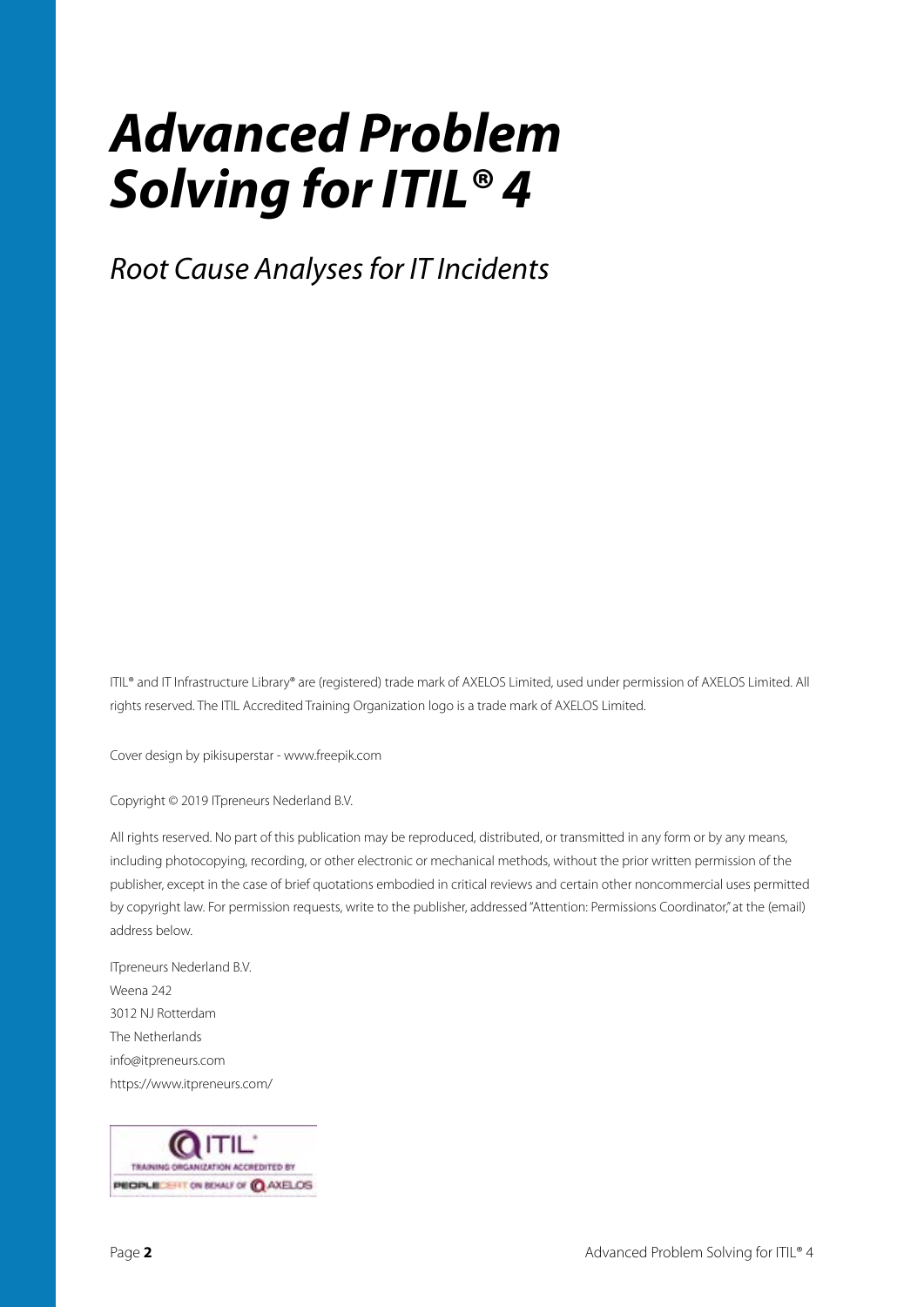## *Contents*

| Advanced Problem Solving for ITIL® 4       | $\overline{2}$ |
|--------------------------------------------|----------------|
| Introduction                               | 5              |
| Typical problems and misconceptions in RCA | 6              |
| The paradox with data                      | $\overline{7}$ |
| Divergent & Convergent Thinking            | 9              |
| <b>Technical Cause versus Root Cause</b>   | 12             |
| The process of Root Cause                  | 15             |
| Step One - State the problem               | 16             |
| Step Two - List problem/incident detail    | 18             |
| Step Three - Evaluate possible causes      | 21             |
| Step Four - Confirm Technical Cause        | 23             |
| <b>Identifying Root Cause</b>              | 25             |
| Company & individual benefits              | 27             |
| The ultimate exponential benefit           | 28             |
| Summary                                    | 30             |
| Acknowledgements                           | 31             |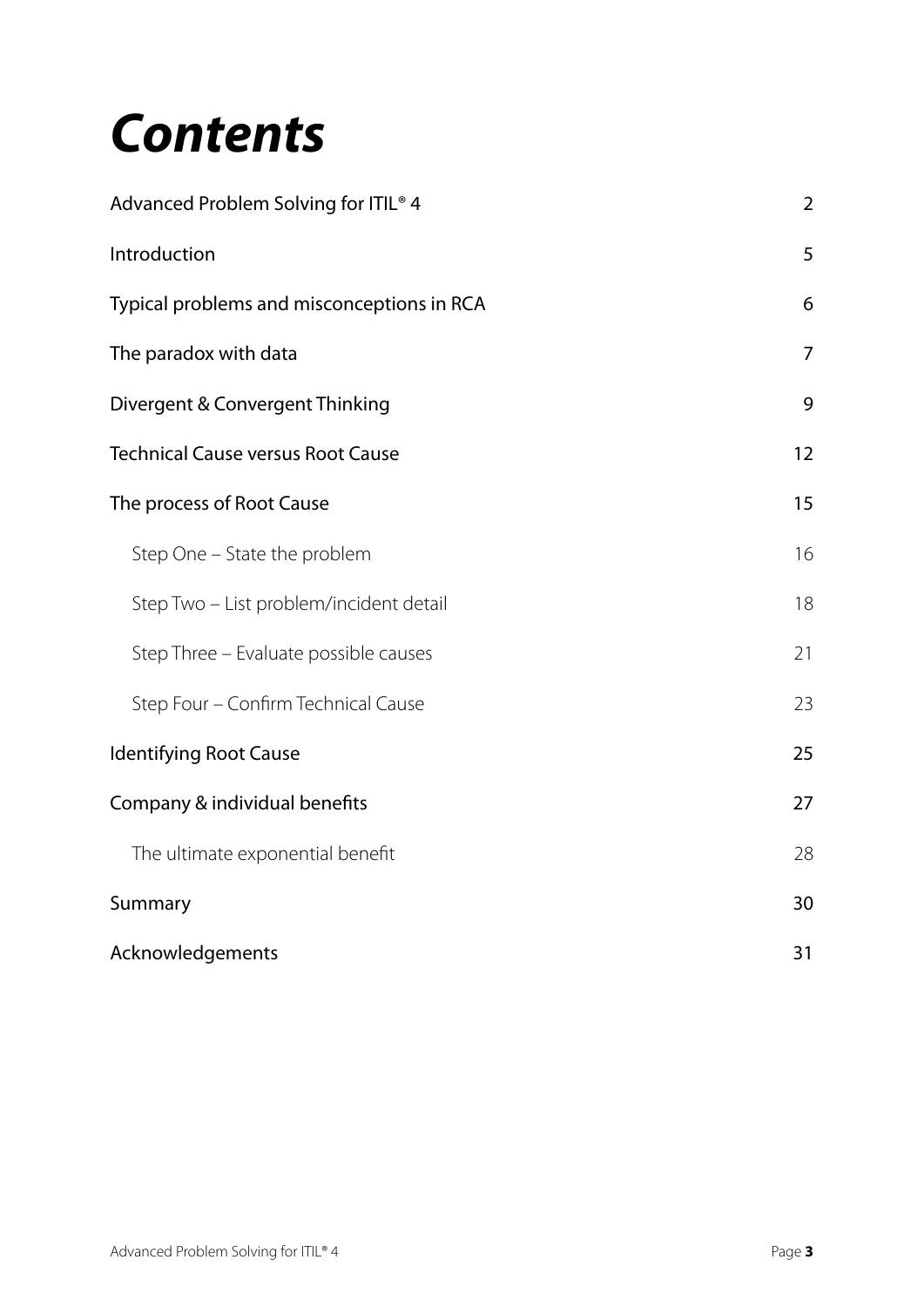# *Every incident has at least two*



Page 4 **4** Advanced Problem Solving for ITIL<sup>®</sup> 4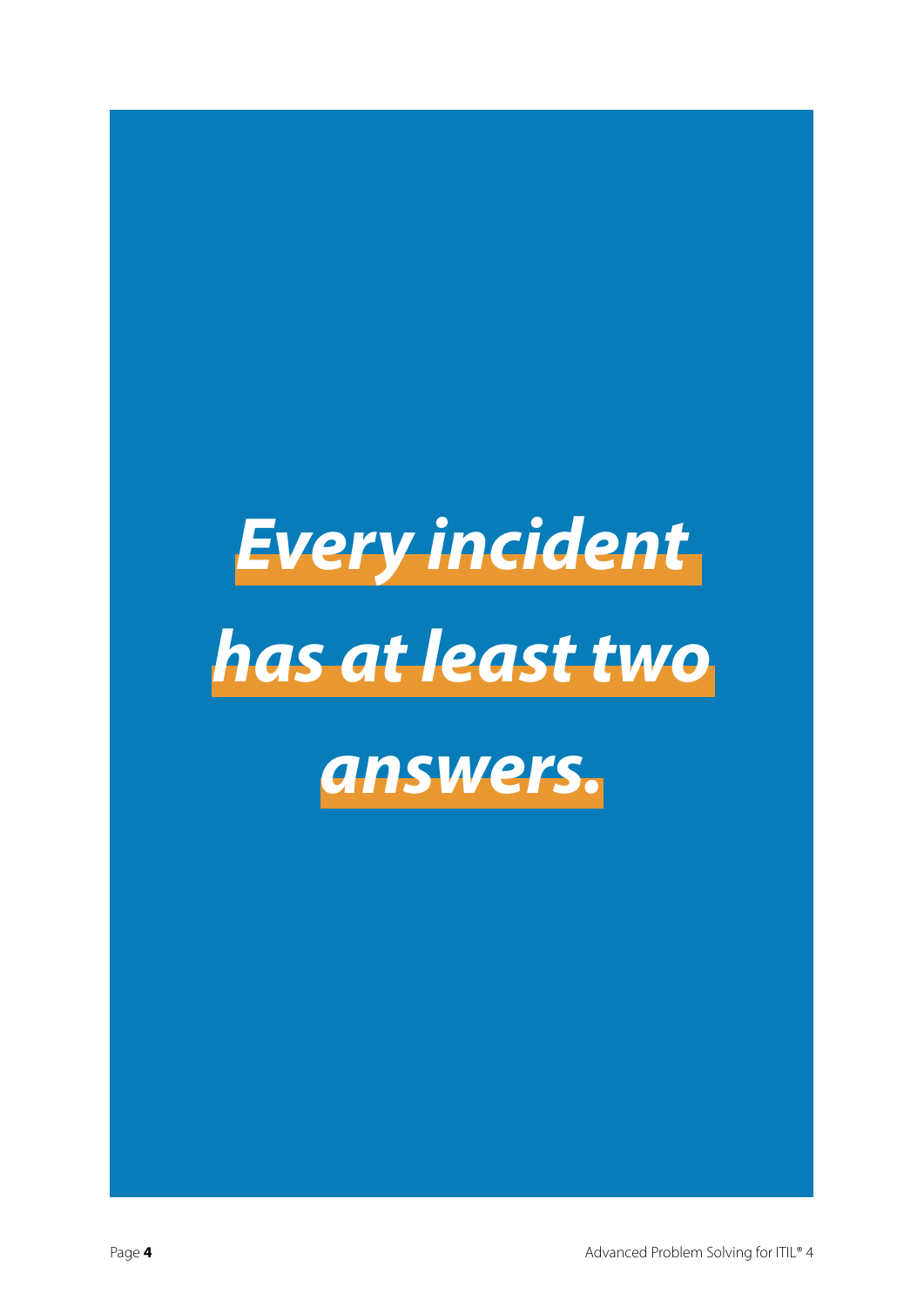## <span id="page-4-0"></span>*Introduction*

In today's ITIL world there is still much confusion about the concept of Root Cause Analysis (RCA). The two terms IT and Root Cause just don't seem to fit together, because Root Cause emanates from years back and is mostly applied in the Manufacturing Industry. There are different levels of confusion about the following, which when understood and embraced could make a whole lot of difference to staff productivity in an IT environment. The difficulties are the following:

- Root Cause is seen as the ultimate objective when it is seen as the last component of three outcomes i.e. Incident Restoration, Technical Cause and only then Root Cause
- Root Cause is perceived as a single dimension impact while when executed properly it could have a multi-dimensional and exponential impact on recurring incidents, incident rate and avoiding other related incidents.
- Root Cause is perceived to be for certain people only and not the responsibility of every IT professional. Root Cause is dependent on the effective deep dive into data analysis and not intended for everyone.

Every incident has at least two answers. One is the Technical Cause (the change or event that triggered the incident) and the second one called Root Cause (the company condition that is the underlying reason for the incident and 'WHY' it happened) that needs to be identified and removed. This second reason is commonly known as the root of the incident or the Root Cause of the incident.

In this white paper we will look at rectifying the general lack of understanding of the role of Root Cause Analysis by investigating the following topics:

- Typical problems and misconceptions in Root Cause Analysis
- Paradox of data, investigating the difference between Data Analysis and Problem-Solving
- The underlying and brilliant concept of Divergent and Convergent Thinking
- The Challenges facing the adoption of Root Cause Analysis
- The Process and Thinking Approach of Root Cause Analysis
- Specific desirable Benefits of Root Cause Analysis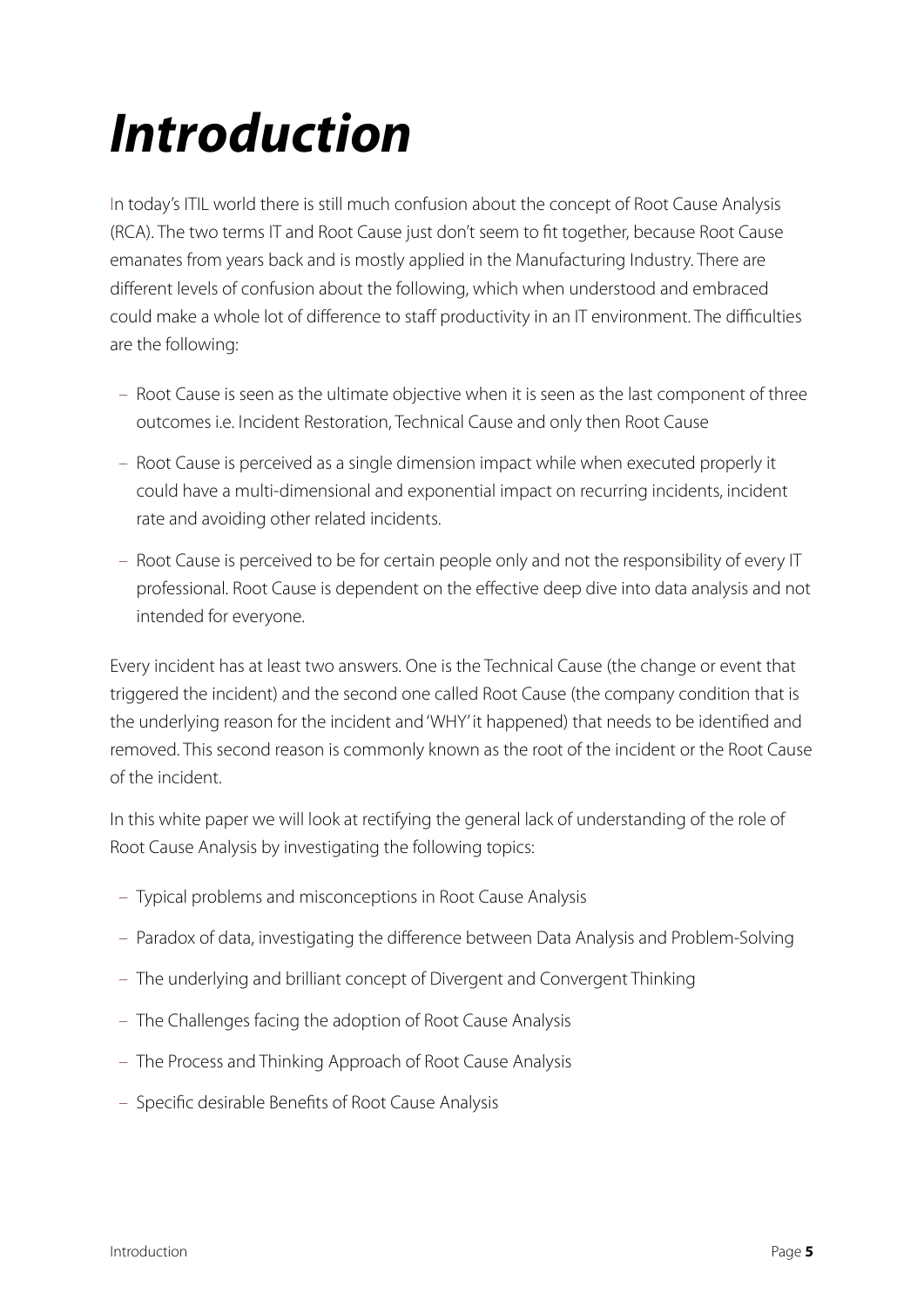## <span id="page-5-0"></span>*Typical problems and misconceptions in RCA*

#### **IT incidents, in general, are too complex for a simple Root Cause Analysis approach.**

The reason why this is happening is that problems and incidents are presenting themselves at a higher level and then it does sound very complex. For instance, real-life examples such as; "servers not communicating" or "Internet banking slow" all involve the customer and there is pressure to remedy the situation immediately. The aim would be to have a robust and proven way of how to "frame" the incident in such a way to drive specificity and define a very specific OBJECT and the FAULT associated with the incident.

**"We never have enough data to solve an incident quickly and accurately."** There is either too much or too little data available and when the team cannot find the answer, they tend to blame the data. There is a third component and that is the relevance of the data. Normally seeking more data would lead to gathering irrelevant data and hence confuse the team. The aim should be to use a process framework that would indicate the kind of data needed and help the team to know which questions to ask and who to ask them.

**Data that we need normally lies in another domain and is difficult to obtain.** When this happens the team seems to think they are not allowed to use their initiative to find the data they need. We talk a lot about cross-silo collaboration, but many teams still have a problem with this concept. We are simply not "walking the talk" in this regard. It would be helpful to have a framework with common templates and an embedded structure of questions that could help with this.

#### **We do not have time to "investigate" an incident in a time-consuming method.** A

formal process however simple is normally frowned upon as being too time-consuming. Problem-solving teams incorrectly associate a problem-solving process using a factor analysis approach with that of lengthy data investigations. You cannot blame them because they do not understand the protocol being used in factor analysis, which is using the available data and working with that to arrive at an answer.

**If your investigation is not pitched correctly, you could end up trying to solve the effects rather than the underlying reasons.** When something goes wrong it normally manifests itself as a consequence or said in another way, an effect. The problem-solver tends to latch onto this effect and then without realizing their mistake tries to find the cause of that effect which is near impossible. The secret is to take the effect and investigate the underlying reason (what has happened) and identify the correct fault to work on.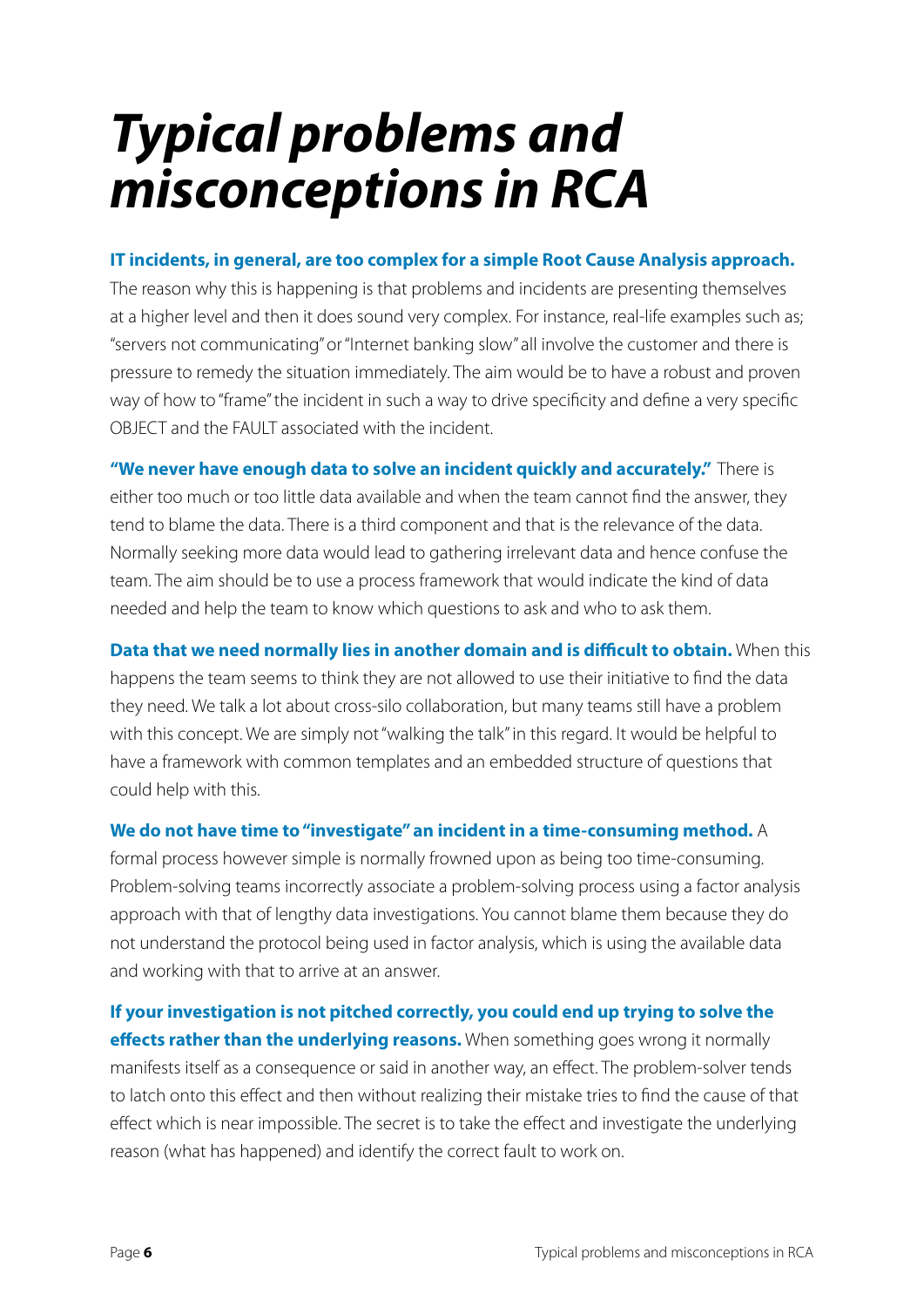<span id="page-6-0"></span>

## *The paradox with data*

We are dealing with a "contradiction" in terms" when it comes to a problemsolving approach. We've noticed on numerous occasions that in the mind of the IT professional, problem-solving represents a "deep dive" into the analysis of the incident situation. This is a real contradiction because in the mind of the IT professional they are sure they are analyzing the problem, which is true, but it is not problem-solving. Let us explain…

Problem-solving is about finding an

irregularity in the data that might explain why we are experiencing a particular incident. The IT professional thinks that taking a deep dive into the data would identify that irregularity, which would be fine if they were addressing the correct fault and the correct unique aspect of the fault. In the mind of the problemsolver, they are following the "Factor Analysis" approach made famous by Rudyard Kipling many years ago.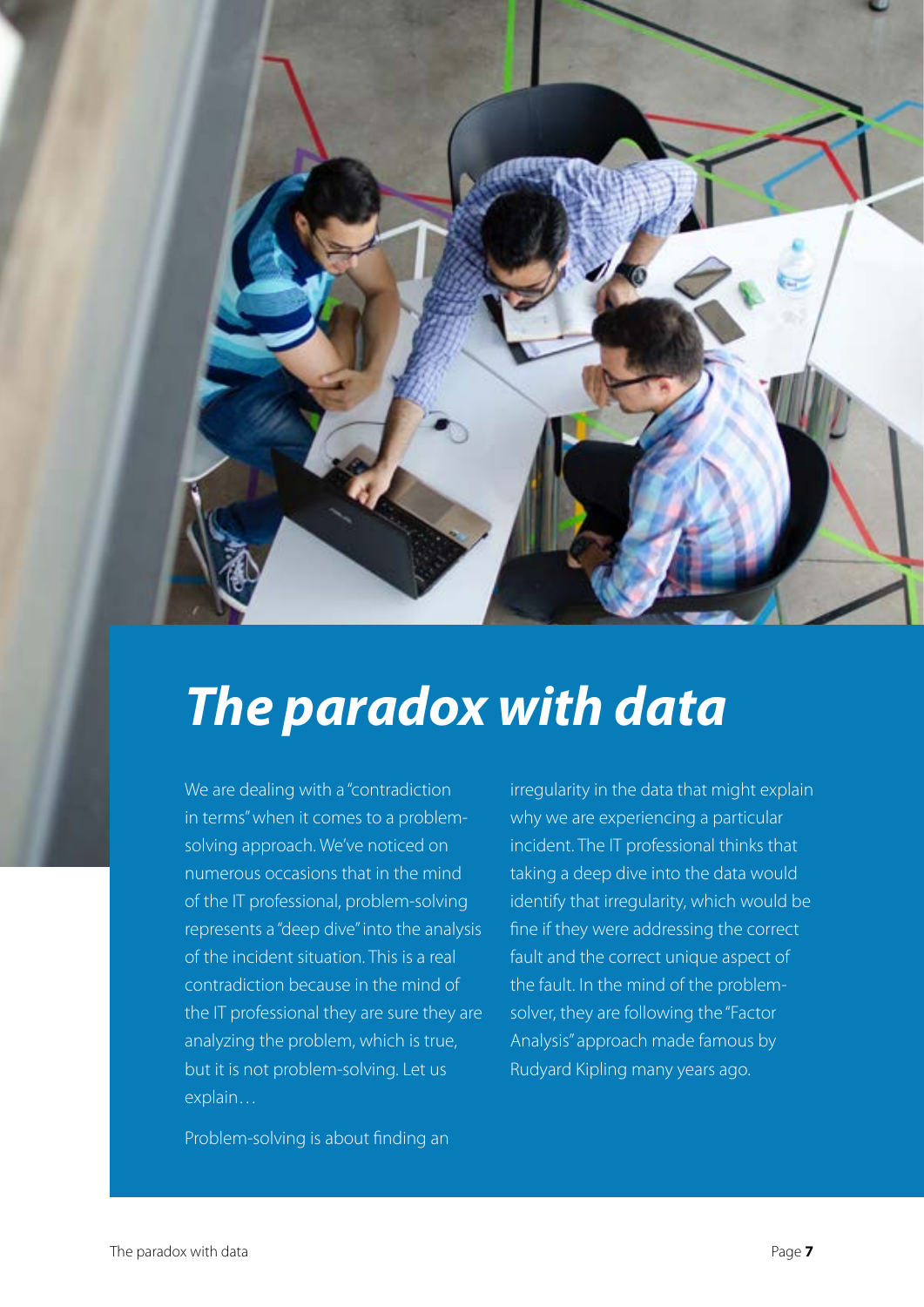For the factor analysis problem-solver, it is about finding the correct fault for the starting point during the Divergent "Fact Gathering" phase and then narrowing down the problem with the Convergent "Thinking Approach" (this concept is explained in next section).

Through many years of experience in working through 300 Root Cause Analysis exercises with about 50 clients, we can testify that in 96% of all cases we helped the client to identify the true fault as the starting point. Up to that point, and the sole reason for not finding the Root Cause, the client was working on a general description of the fault and thus not the best starting point. Therefore, the data analyst would have a better chance of success, if only they had the means of starting with the correct fault.

The bottom line is that the process thinking approach comes before the deep dive into the data. The problem-solving approach, when handled correctly is simple, easy to follow and could provide an answer within 6 questions. The problem-solver would ask questions that highlight the 6 factors in factor analysis, they are;

- **WHAT** happened
- **WHO** is impacted
- **WHERE** is it happening
- **WHEN** is it happening
- **HOW** did it happen
- **WHY** did it happen

Many times a team will already have the answer by just asking these questions factually. In fact, a team would rarely answer all 6 questions, because they seldom have all that data available at the outset of the incident.

The summary is that Problem Solving thinking comes first and only then does the deep dive data analysis follow. It is required because the team might already have the answer. Once you understand this paradox you will understand how the concept of Divergent and Convergent Thinking can further leverage the successful efforts of the problem-solving team.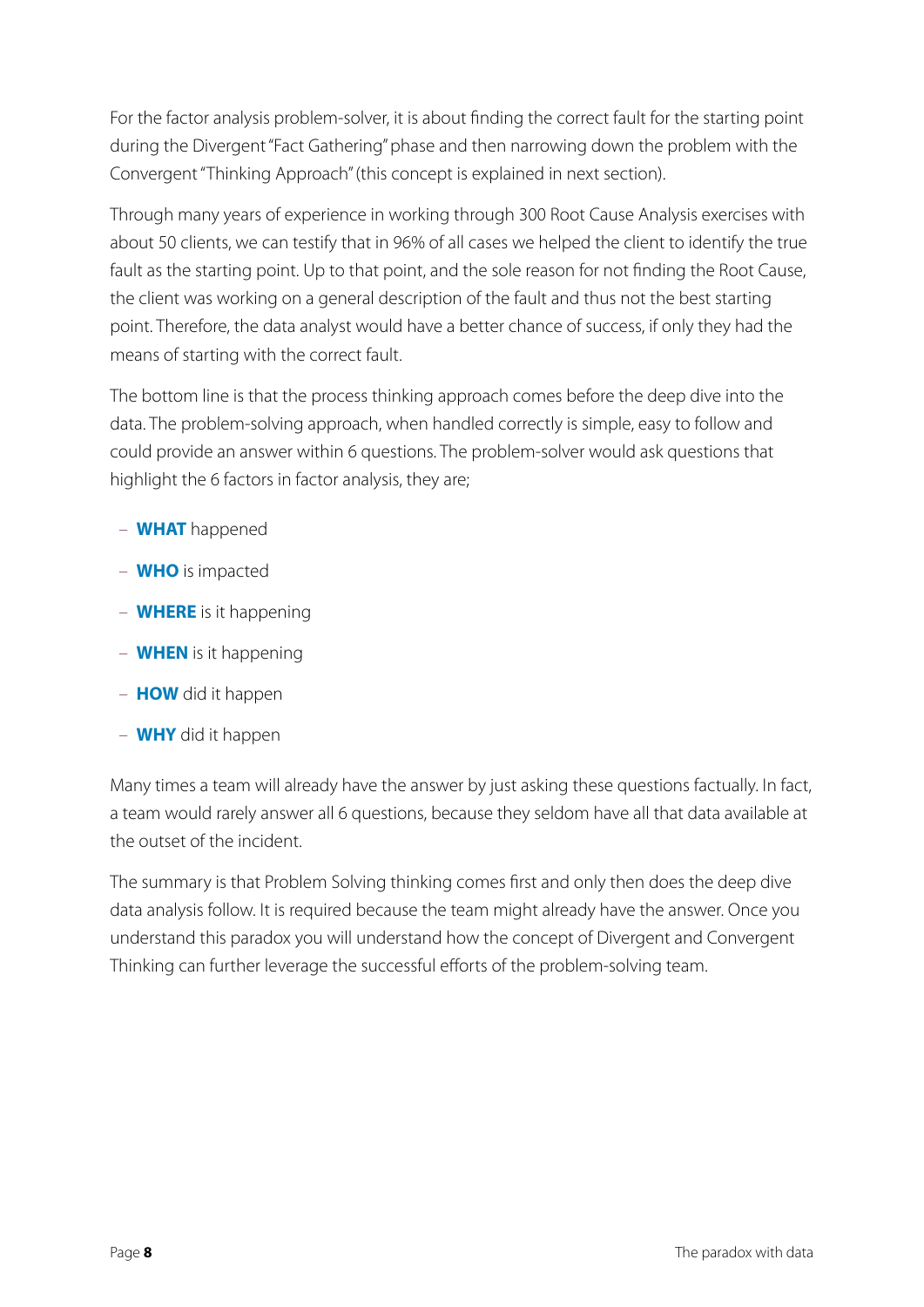<span id="page-8-0"></span>

## *Divergent & Convergent Thinking*

We all have the ability to do this because our natural thinking style follows the pattern of Divergent and Convergent Thinking. Imagine that we say to you that we are experiencing a 'Client Billing Problem' and want you to help us to resolve this issue. However, we do not volunteer any further information about this situation. You will eventually ask us to give you more information to be able to help us. This is a very natural response and so is the procedure and process

of Divergent Thinking. Let us explain a typical situation to prove to you that you are already using the appropriate thinking skills and all we want to do is to get you to use the same approach in the work environment. You get to your car one morning and as you turn the ignition key it gives you that sound of 'click' and nothing happens. The ignition does not want to turn and start the engine. *So, what are you thinking now?*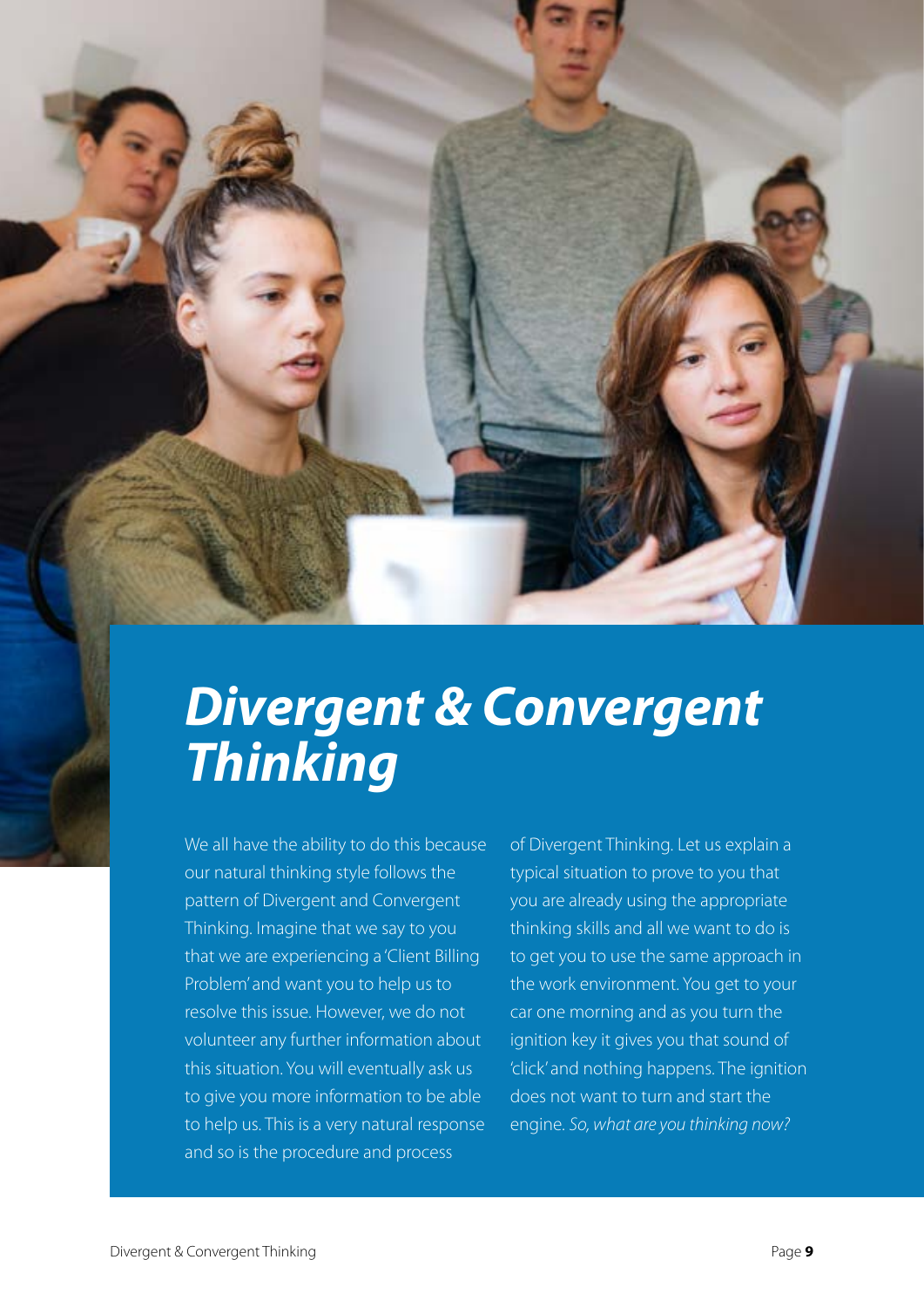**Maybe it is the battery that has lost its charge** – that is your potential answer to what and why it is happening. However, what do you ask yourself at this stage before jumping to any action and ripping out the existing battery and getting a new one? You need to gather more information and you need to make sure it is the battery. The only way to make sure about this is to put on the lights of the car (gathering factual information about the problem situation). You switch on the lights and they are okay! That is a new fact that just entered into the knowledge base of your situation.

You make the following argument – if it is not the battery, what could explain the fact that the lights are okay, but the ignition does not want to turn? Your conclusion is that it must be something to do with the ignition itself, possibly a loose wire or poor connection point at the starter motor? (Analyzing information for fit – Convergent Thinking). You reach the conclusion that it must be a loose wire because it is a fairly new car and you check, and this proves to be the answer.

Divergent and Convergent Thinking is a natural thinking pattern used by most people, correctly used it can be very helpful in prompting you on how to approach an incident or problem. The key to success is to learn and use the appropriate questions that would go with these two phases of critical thinking. The challenge to most IT professionals is to follow the four steps explained below in the investigation and resolution process. To make it easier we have developed customized questions recorded on a question sheet that you need to follow. It is that simple, really!

The process is simple and easy to follow. You need to follow four steps and each step has a specific tool or method that will help the problem-solver to ask the right questions from the right people and then arrive at the right answers. The steps are the following:

- 1. **State the Situation** This consists of identifying the type of incident situation you are facing. Is it an incident or a problem situation or is it a situation that needs a solution? This step might seem to be fairly insignificant, but it is the step that will guide you through the rest of the analysis. It is important to get it right because not all problems are the same.
- 2. **Gather the Information** This step is all about getting the information relevant to the incident situation. In the case of an incident, it would be the information surrounding the incident (factor analysis). In the case of making a decision, it would be about finding the appropriate requirements from all the applicable stakeholders. However, the tendency is to gather any information, which could include irrelevant information that would confuse the problem-solver. Every problem is unique and calls for the information most applicable and relevant to the incident or decision situation.
- 3. **Analyze the Information** This is the first step in the Convergent Thinking phase and also the first step in the analysis of the information gathered. If we had to ask any individual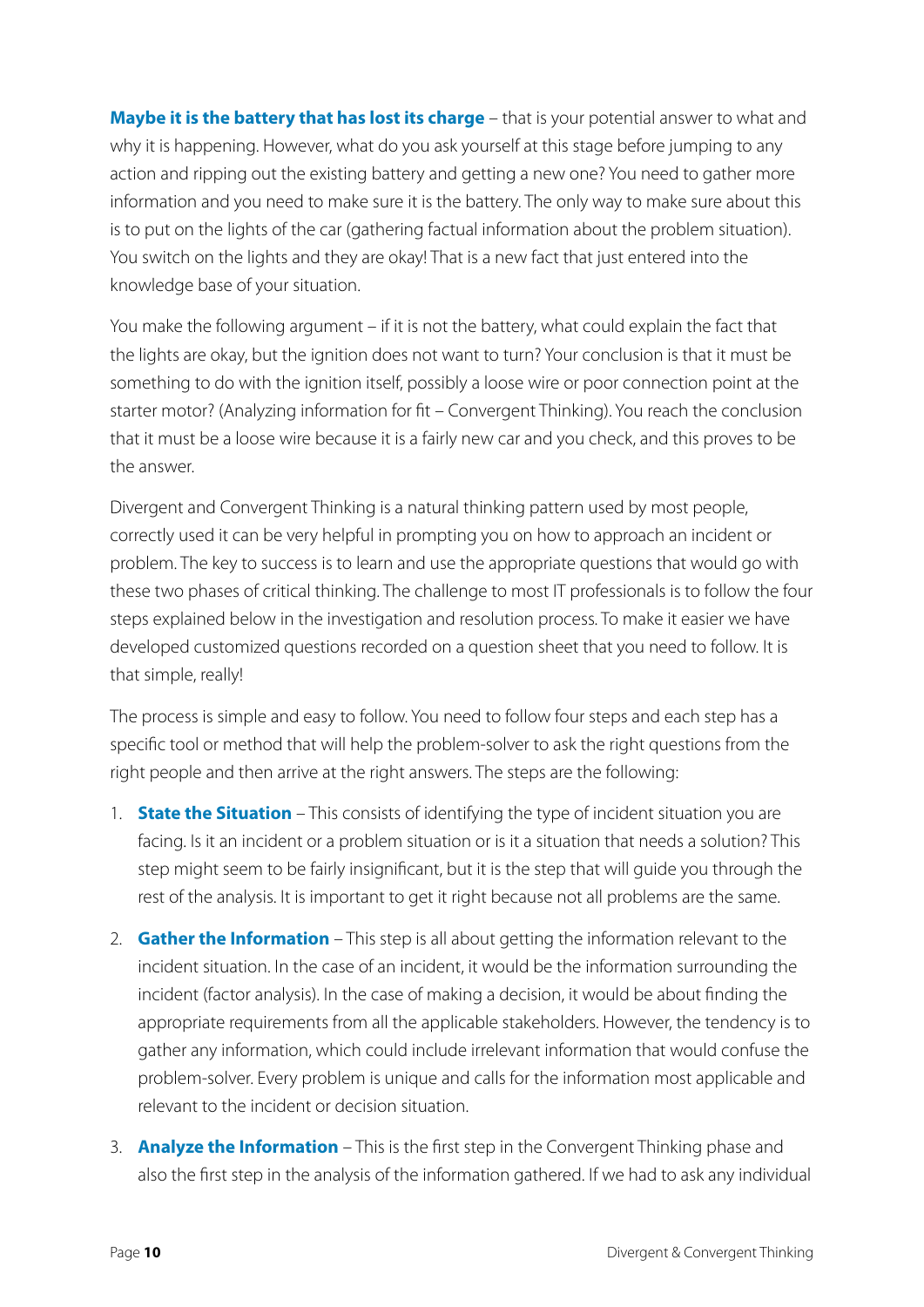how they are managing this, they would not be very confident in their response. They might say something like dealing with a 'process of elimination'. That would be correct but again we would ask 'how?' and in most cases, the problem-solver would not be able to tell us. It is normally a mental process of randomly accessing bits of information and discarding those bits of information that do not seem to fit. This should be the basis of how it is done correctly, but we would suggest it needs to be a more organized, systematic and structured method (more on that method later).

4. **Reach Conclusion** – This is the step where the problem-solving team comes to a mutually agreed realization of what is causing the incident or what would be the best solution for the problem situation. It is normally a logical conclusion based on the information analyzed and narrowed down to provide the most logical answer.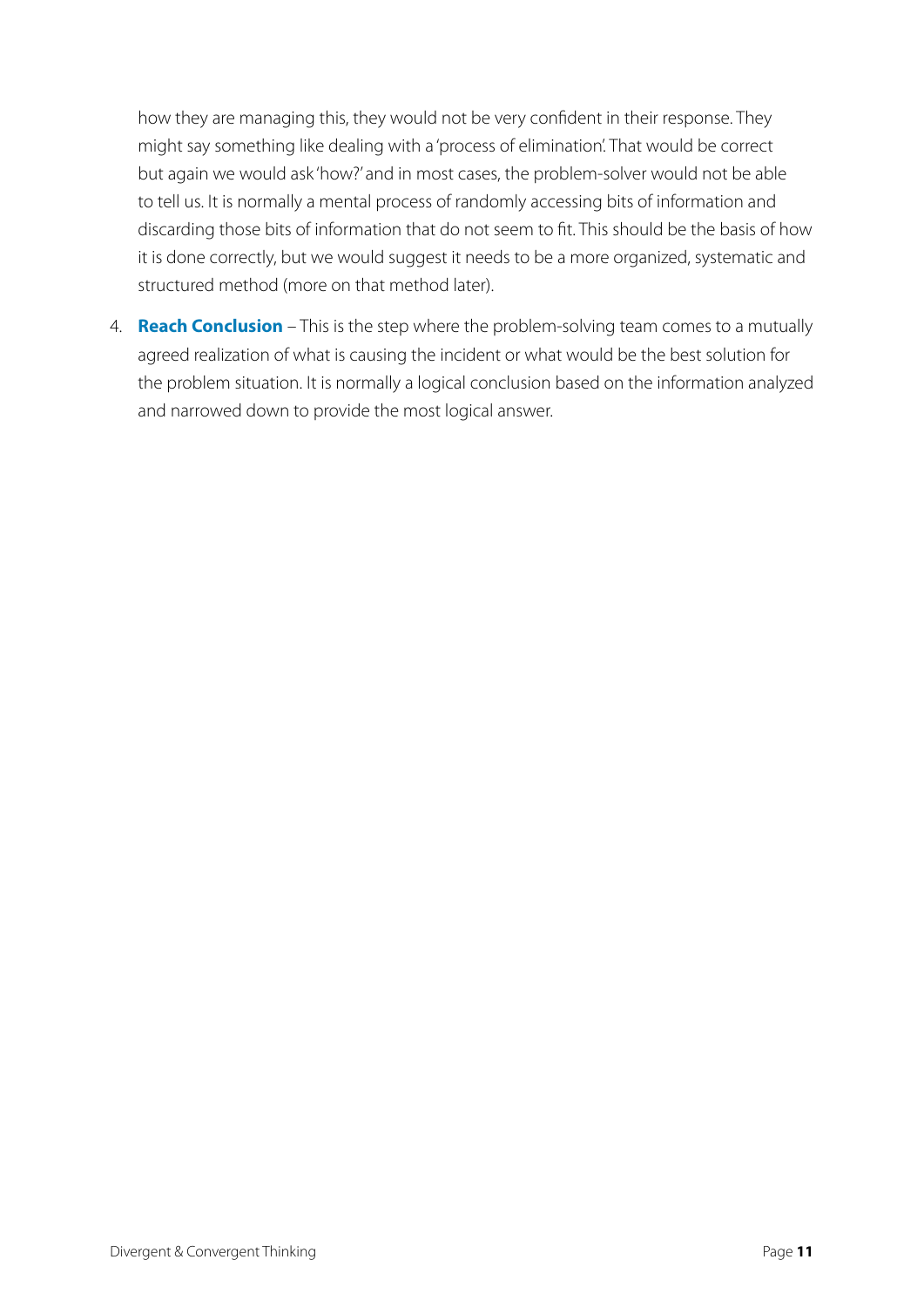<span id="page-11-0"></span>*Technical Cause versus Root Cause*

The misinterpretation of the true definition of "Root Cause" is another obstacle standing in the way to become a good problem-solver in IT incidents. Root Cause Analysis needs to be practiced in relation to how the IT professional is supposed to approach any incident. Initially, they have to restore an incident virtually at all costs, especially if it is a Priority 1 incident affecting Business or Customers. Only once the service has been restored will

they have the opportunity to identify the Root Cause.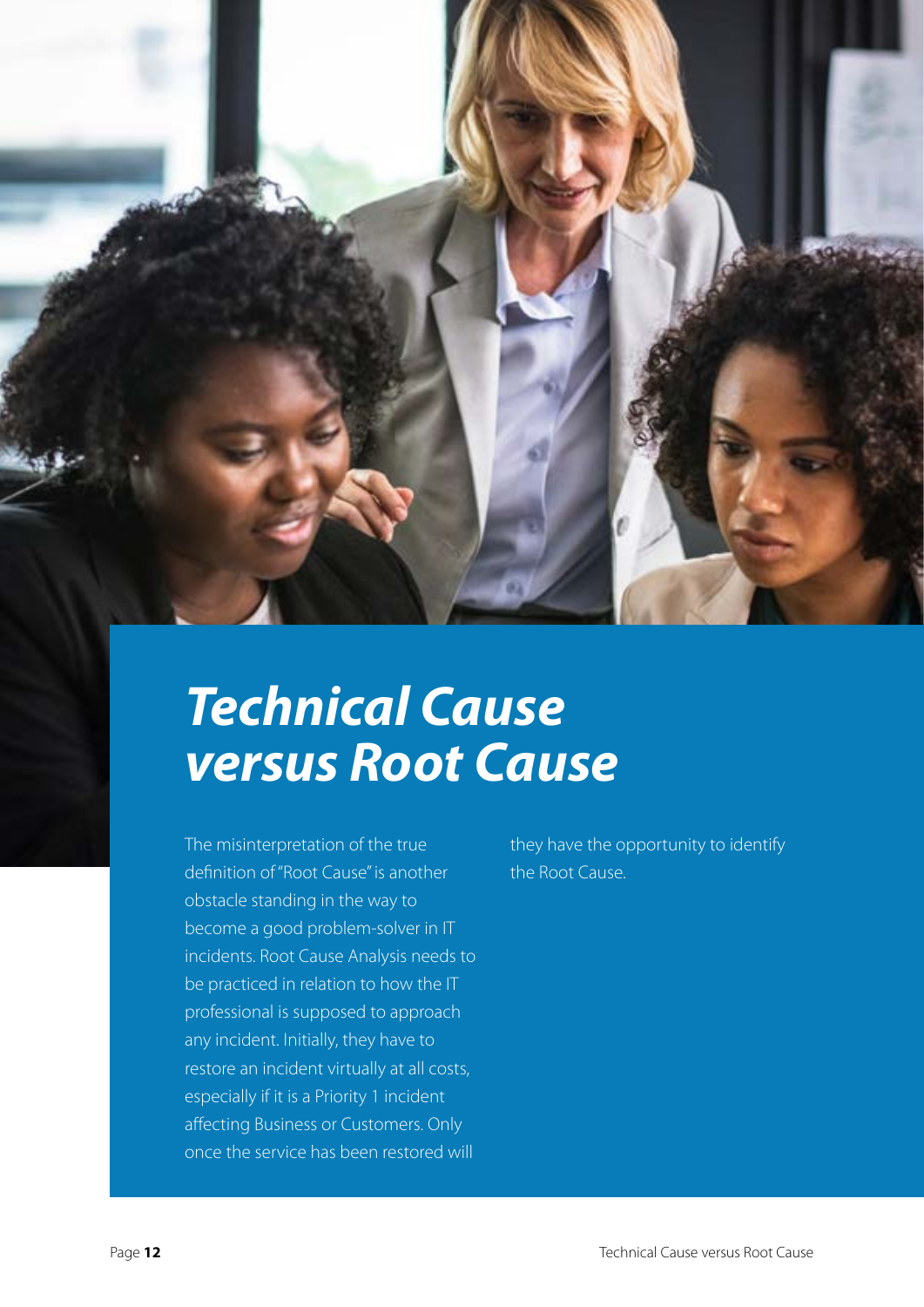The IT Root Cause Analysis approach is conveniently attached to three very simple concepts namely;

**What** happened, which is supporting Restoration efforts,

**How** it happened, which is about finding the Technical Cause and lastly

**Why** it happened, which would indicate the Root Cause itself.

A more detailed explanation is covered in the "Three Investigation Skills" diagram and the accompanying description.

Service Restoration Analysis (*it*SRA™) – This is a set of tools to help the team or incident investigator contain the impact of an incident on Business and Technology. This is about WHAT happened and is intended to get the problem-solver to understand the most accurate OBJECT with the most specific FAULT. The aim is to find a corrective or adaptive action that would either remove the fault or at least provide a "workaround" for the fault.

Technical Cause Analysis (*it*TCA™) – This is the set of tools that would be applied to identify HOW the incident occurred and would normally point towards an event or change that took place that "broke the camel's back". Something technical occurred that the system could not handle!

Root Cause Analysis (*it*RCA™) – This set of tools refers to the process of finding the underlying reasons, WHY a Technical Cause happened in the first place. This is normally described as a "condition that exists". It's been like that for some time and would most probably be like that for a considerable time. Unless removed this condition would create further repeat incidents over time.

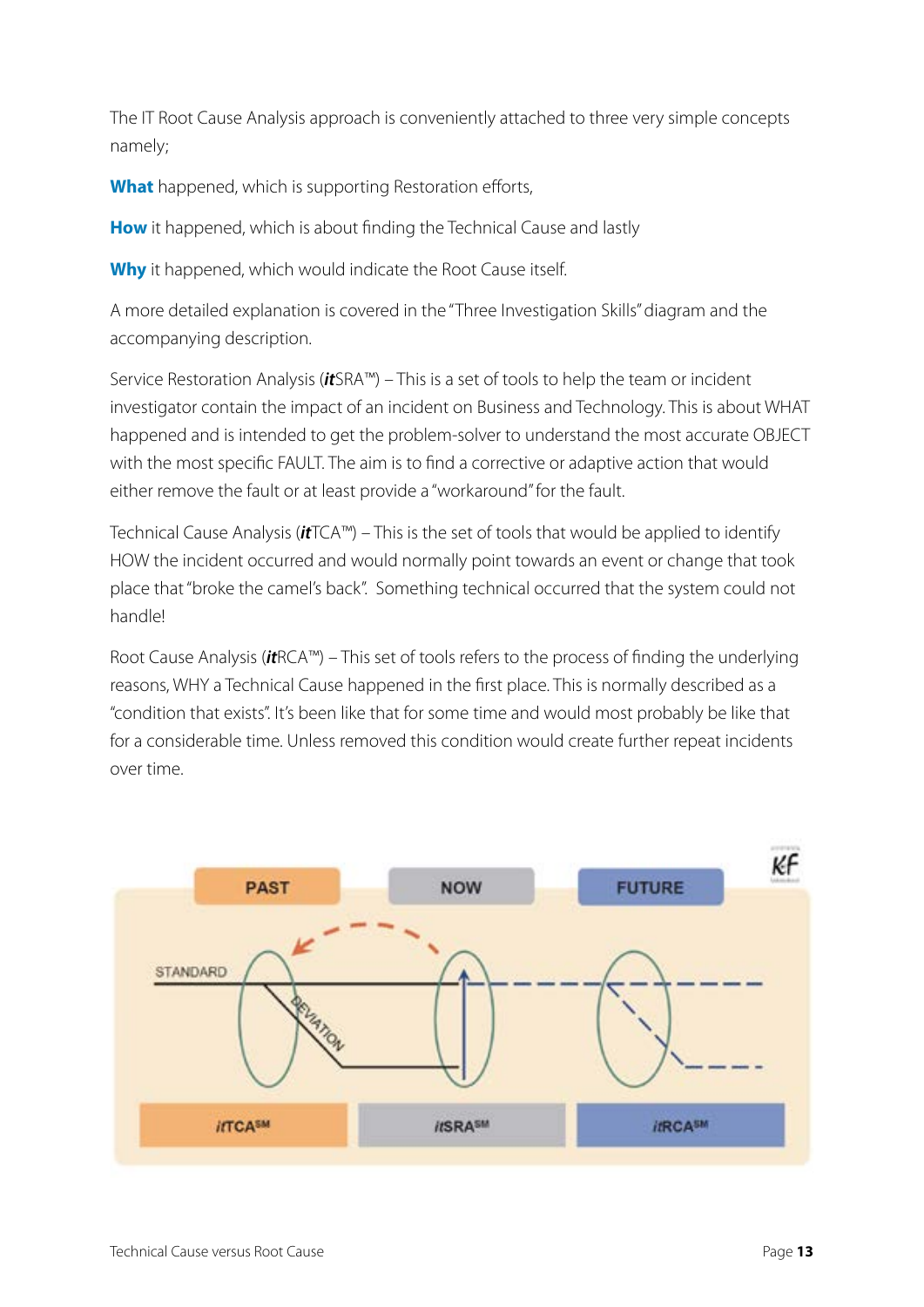Unfortunately, the search for technical and Root Causes is not simple and yet it should be. We believe with the following guidelines any IT professional will be able to improve their chances markedly if followed. Here are a few pointers, which in our experience make a major impact on the success of incident investigation;

| Challenge                             | <b>Guidelines</b>                                                                                                                                               |
|---------------------------------------|-----------------------------------------------------------------------------------------------------------------------------------------------------------------|
| Team cannot make progress             | Do a systematic questioning drill to identify<br>the correct fault.                                                                                             |
|                                       | Ensure you collect your data from the most<br>appropriate information sources closest to<br>the incident situation - be as specific as<br>possible.             |
| Incident seems way to complex         | Reduce the complexity by framing the<br>incident with one OBJECT and one FAULT<br>only.                                                                         |
|                                       | Ensure you get your background<br>information from the most appropriate<br>Subject Matter Expert (SME).                                                         |
| Too much data to work through         | Stop collecting data and just answer the<br>questions that would give information for<br>the What, Who, Where and When factors -<br>be as specific as possible. |
|                                       | Speak to the most appropriate SMEs and<br>not the most senior ones.                                                                                             |
| Not enough data to work with          | Take the data you can get for the moment<br>and frame it into a factual snapshot - even<br>verify the facts if you need to. Be as specific<br>as possible.      |
|                                       | Always determine what you don't know<br>and plan on how to get the information.                                                                                 |
| The quality of the data seems suspect | Speak to the right SMEs and ensure they<br>can verify the data.                                                                                                 |
|                                       | Drive specificity by asking probing<br>interrogative questions.                                                                                                 |

You would notice that there are a few themes running through these guidelines. This is not a coincidence at all! These themes have personally "saved the bacon" of many of our consultants on assignment with a client.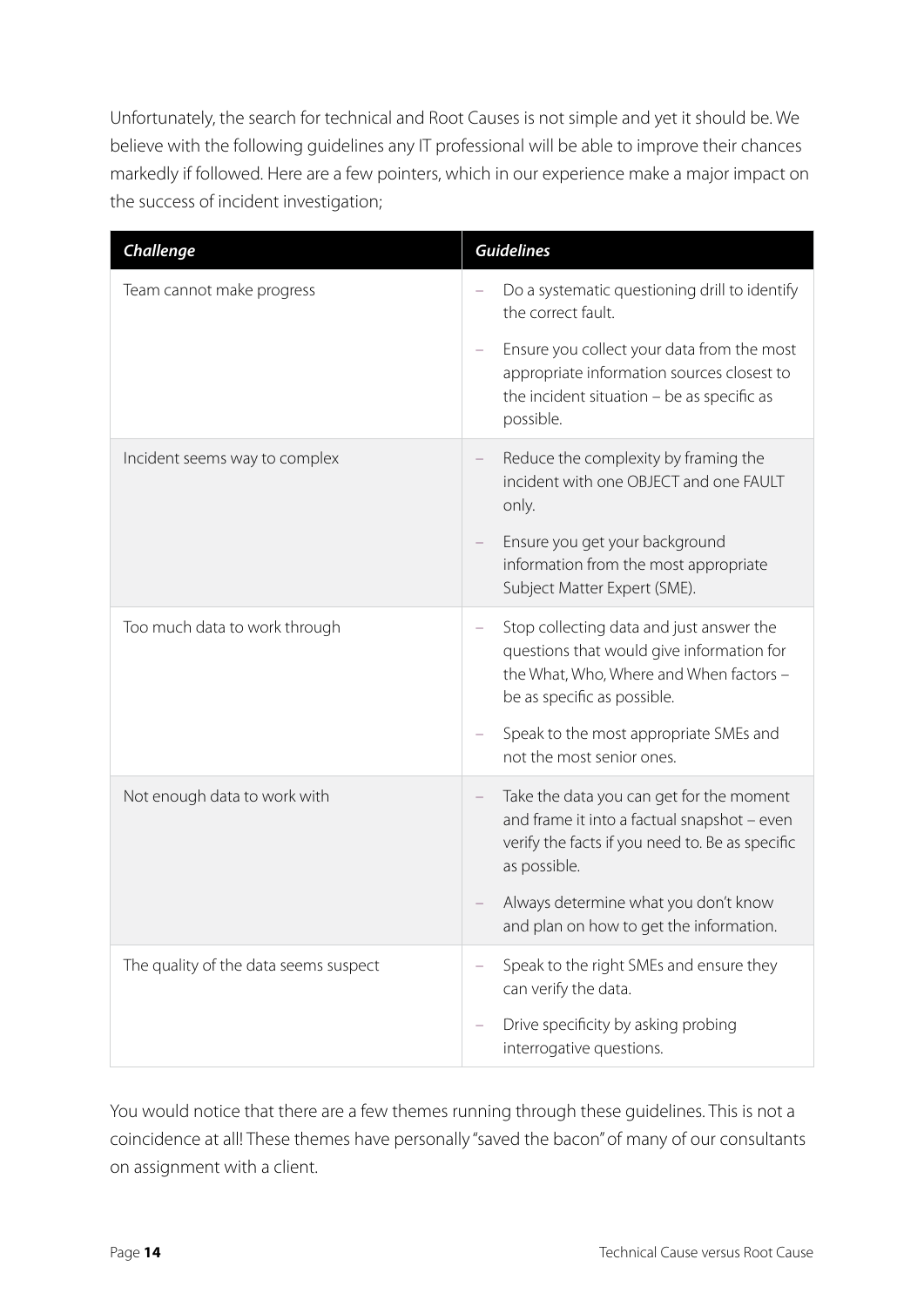<span id="page-14-0"></span>

## *The process of Root Cause*

The aim of the CauseWise process is to assist the problem-solver to determine the best route for the restoration of service and once the service is restored to also help in identifying both the Technical Cause and the Root Cause of the incident. Typically, it would be a situation where there is a technical incident such as; 'website dropping the connection' or 'users cannot log on to their online banking account', etc.

CauseWise is a process that utilizes the Divergent Thinking information/data

gathering approach to establish an incident snapshot with factual data. It then utilizes the Convergent Thinking information analysis intuitively to arrive at a Consensus Restoration, Technical Cause and Root Cause for the incident.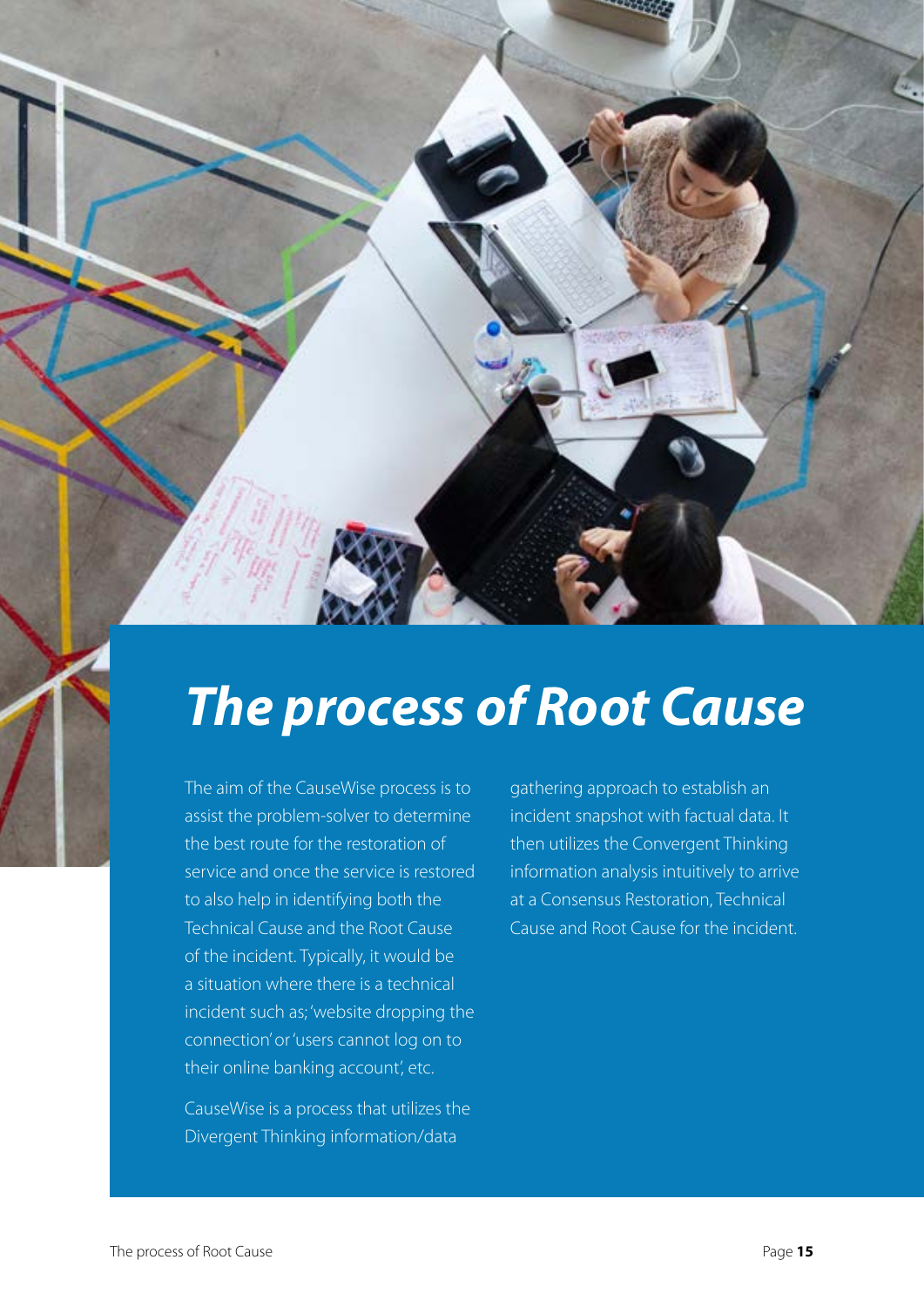<span id="page-15-0"></span>The four steps in the process are:

- 1. State the Problem The incident investigation team needs to identify the most correct and accurate object (thing) and most correct and verified fault (defect) in the incident.
- 2. List Problem Detail The incident investigation team would gather factual information about the incident in the applicable appropriate dimensions of WHAT, WHO, WHERE and WHEN. We do this to create a factual snapshot of the incident and to frame the incident accurately.
- 3. Analyze the Information The investigation team, with the help of SME inputs, will look at the information gathered and hypothesize specific theories on what they feel could have caused the incident.
- 4. Confirm Technical Cause and Root Cause The team now uses logic and gut feel to test the SME theories against the factual snapshot information gathered. Once the team is agreed on the Most Probable Cause(s), they then devise a plan of how to verify which cause(s) is actually true. This is normally done by designing a replication to mimic the fault.



**Ø Check Your Thinking** 

Let's examine the detail of this process by using an example and working through each step with the objective for you to gain a good understanding of how these steps are normally executed.

> *"We were struggling with the 'server communication' problem for weeks looking at theories from A to Z, but only when we were coached to a different statement of 'ABZ Dell server not receiving data packets' did we start looking at the relevant information and we made progress immediately. In fact, we had both the Technical and Root Causes identified and verified within two hours"*

- John Hill Infra-Structure VP for a large Retail **Store**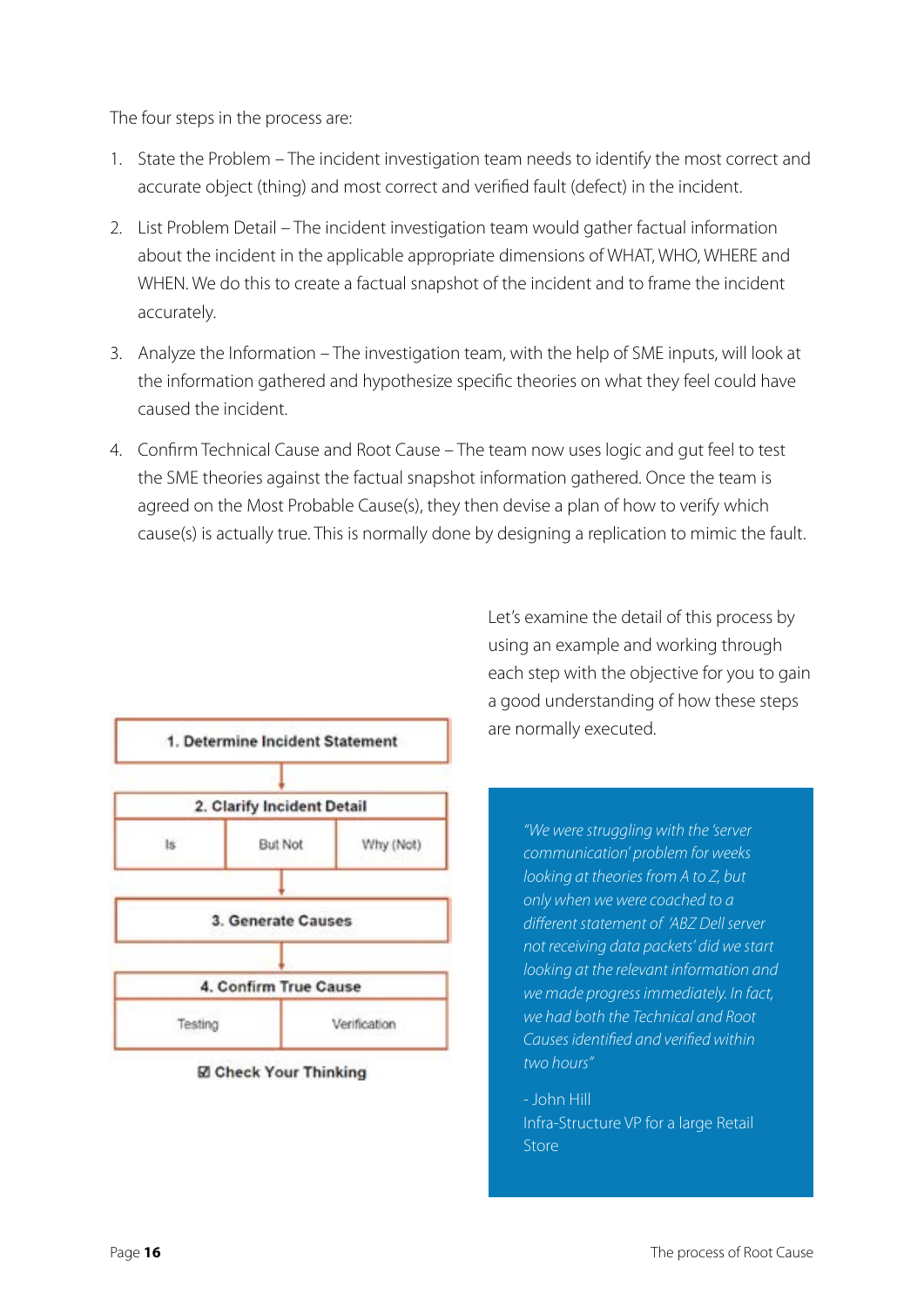### *Step One – State the problem*

The problem statement is the most important step in this process because it frames the accurate starting point for the incident investigation. The success of the incident investigation will rest squarely on the success of establishing the Incident Statement correctly. Did you get that? Unless you get this right, you will not be a highly effective incident investigator.

We suggest a very specific questioning drill to identify the object and fault. Basically you start with the object and clarify it to identify the initial focus.

- 1. Ask the question **'What is the most specific thing you are having a problem with?'**
- 2. Secondly, identify the most specific fault to the point where there is a good understanding of what the fault is.
- 3. Ask the question 'What is wrong with the object/thing?'
- 4. You might want to clarify it even further by asking 'What do you mean by fault "X"?' Let the owner of the incident explain in detail what they mean in the fault description and that explanation might lead you and your team to a new Object and Fault.

The diagram is a list of examples of how to simplify and improve each statement before we could work on the specific incident. In our experience, we would say that in more than 95% of cases we had to help the client to modify their original Incident Statement.

How do we do this in a real-life situation? It is a very well-rehearsed questioning drill. Look carefully at each of the statements, you would notice a few observations such as:

- The revised statement is much more specific and detailed this is one of the critical requirements for formulating an incident statement
- The revised statement has a single OBJECT and also a single FAULT
- The revised statement does not have any information about users, location, timing, size or even the pattern of the incident situation

This questioning drill is displayed in the following example;

Note how the Incident Statement changed during the questioning. It went from 'Servers not communicating' to that of a specific 'Dell server ABC not receiving defined data packet'.

This subtle change in the wording of the statement changed the nature of the OBJECT and also made the FAULT much more specific. Look at a video clip of how this is done in a real-life situation. Click on [www.thinkingdimensionsglobal.com/training-clips](http://www.thinkingdimensionsglobal.com/training-clips) and click on the "Incident Statement" tab.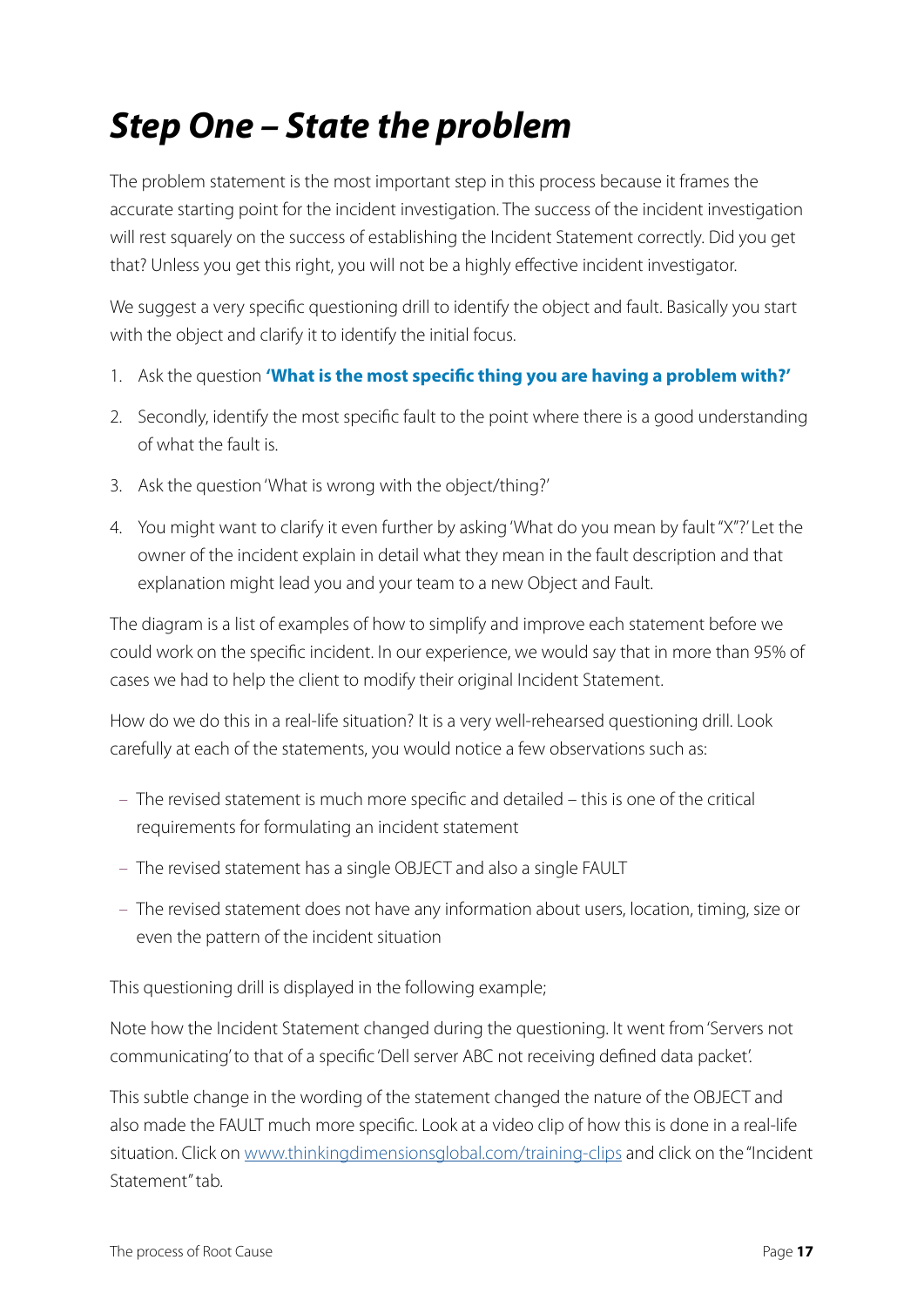## <span id="page-17-0"></span>*Step Two – List problem/incident detail*

In this step, we want to collect the available factual data in all the appropriate dimensions of the incident situation. We would like to create an accurate snapshot of what the incident looks like in various dimensions such as the '**What**', '**Who**', '**Where**, '**When**', and anything that might be '**Unique**' about it.

It is also important to stress the fact that we need to deal with verified factual data and that makes it important to gather information from the right people or right sources.

Another important point to remember is that we do not always have the factual data to answer all the questions, which is okay for the initial purposes of creating an initial factual snapshot of the incident.

Many investigators have the notion that senior people would be the best to get inputs from, when it is actually just the opposite that is true. We need to talk to the people 'closest' to the incident situation to form an accurate snapshot of what has occurred.

We suggest you do this to have the best chance to ensure 100% accuracy of the facts surrounding the incident. Look at the incident situation and basically decide the following;

- What do you know about the incident?
- What don't you know about the incident and who will be the best suitable resource that would be able to provide you with the most accurate and appropriate inputs?

| <b>Information dimension</b>                                     | Yes         | No           | Who to consult            |
|------------------------------------------------------------------|-------------|--------------|---------------------------|
| We know the exact object we have a<br>problem with               |             | $\mathbf x$  | Database operator         |
| We have an accurate description of the fault                     |             | $\mathbf{x}$ | Network specialist        |
| We know which users are effected                                 | $\mathbf x$ |              |                           |
| We know which geographic areas are<br>effected                   | $\mathbf x$ |              |                           |
| We know when the incident started                                |             | $\mathbf{x}$ | <b>Branch IT networks</b> |
| We know the time pattern of the incident                         |             | $\mathbf{x}$ | Infrastructure supervisor |
| We know the phase of operation this<br>incident is happeening in | $\mathbf x$ |              |                           |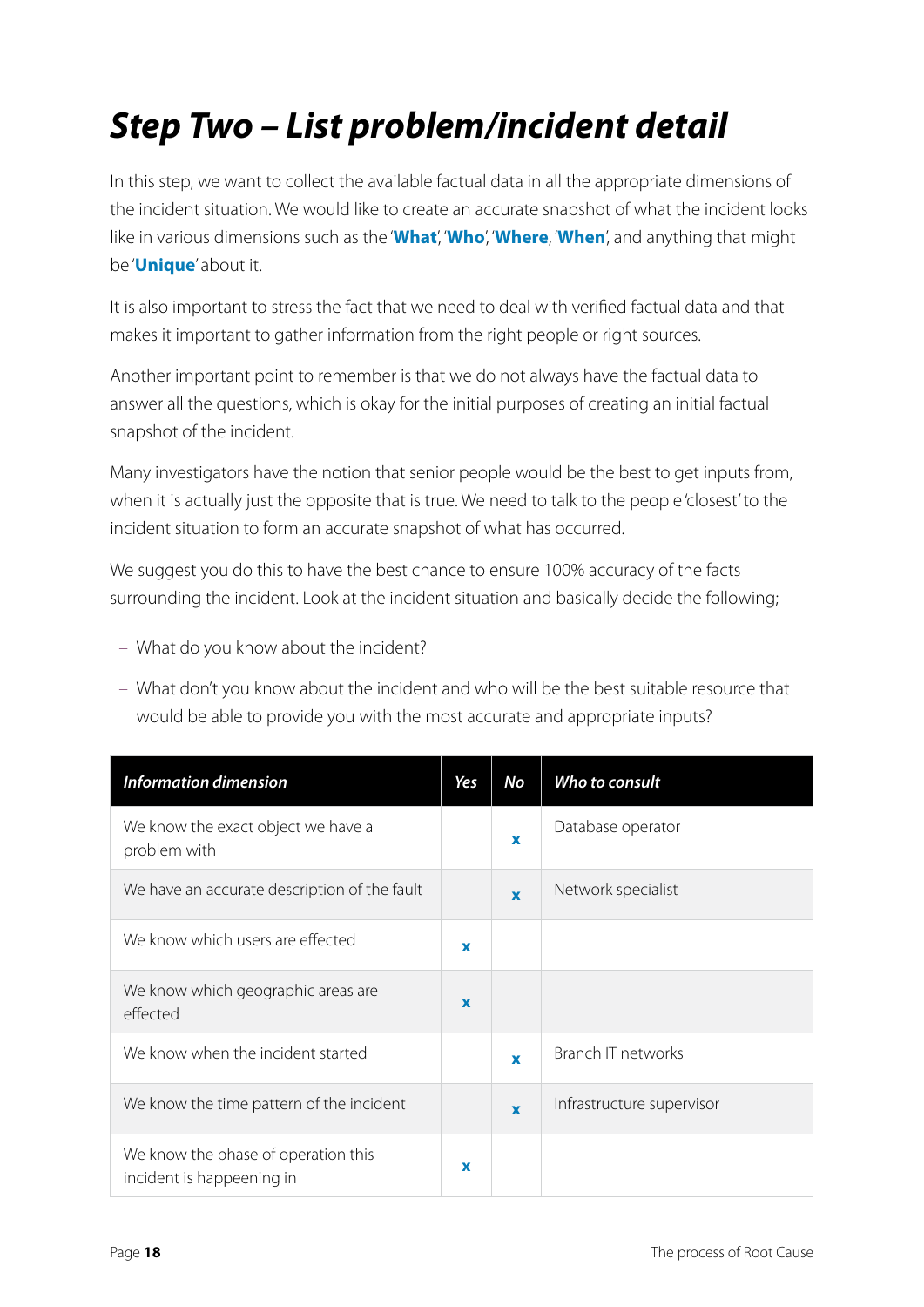Look at the following matrix on Selecting Information Sources, this should help you to decide who to collaborate with to ensure you collect specific factual data about the incident situation.

This matrix is based upon the dimensions represented in the "Factor Analysis" problem-solving approach.

When you ask the questions some names would pop-up immediately but in other cases, you will have to enquire who to consult with to ensure accurate data/information.

Arrange a time when it would be convenient for all investigators to meet and if possible, you could make use of a facilitator to manage the process of information gathering.

Look at the video clip and go to [www.thinkingdimensionsglobal.com/training-clips](http://www.thinkingdimensionsglobal.com/training-clips) and click on the "Incident Detail" tab. (The questions are in the diagram below).

| Is                                                                                                                                                                                      | <b>But not</b>                                                                       | Why not                                                                                              |  |  |
|-----------------------------------------------------------------------------------------------------------------------------------------------------------------------------------------|--------------------------------------------------------------------------------------|------------------------------------------------------------------------------------------------------|--|--|
| What is the OBJECT you are<br>having problems with?                                                                                                                                     | What other similar objects<br>could have the same fault, but<br>do not?              | Why do we have a problem<br>with this object and not with<br>the others?                             |  |  |
| What is wrong with the<br>object? (Fault)                                                                                                                                               | What other similar faults could<br>be observed, but is not?                          | Why do we have this specific<br>fault and not the other similar<br>faults?                           |  |  |
| Where is the UNIQUE impact of the fault? Is it the USERS, LOCATION, TIMING or PATTERN or a<br>combination of some factors? (Ask the following questions for each uniqueness identified) |                                                                                      |                                                                                                      |  |  |
| Who are the USERS or which<br>LOCATIONS are experiencing<br>the fault?                                                                                                                  | Which USERS and/or<br>LOCATIONS could have<br>experienced this fault, but do<br>not? | Why are these specific users<br>and/or locations experiencing<br>the fault and the others do<br>not? |  |  |
| What is the most specific TIME<br>this incident started?                                                                                                                                | When could it have started,<br>but it did not?                                       | What is UNIQUE about this<br>timing when compared to the<br>others?                                  |  |  |
| What is the PATTERN of<br>occurrences?                                                                                                                                                  | What could the Pattern have<br>been, but it is not?                                  | Why this particular Pattern<br>and no other pattern?                                                 |  |  |

This should create contrasting information that would motivate you to ask 'WHY' this object only, or 'WHY NOT" the 'BUT NOT' objects? E.g. You could ask the "WHY NOT" question in context as follows: "Why do we have a problem with the Dell Data Servers and not the Dell XYZ servers?"

This is a natural way of thinking and we try to capitalize on this method by creating a contrast that would get the investigator to start looking at 'what makes sense' and what 'does not make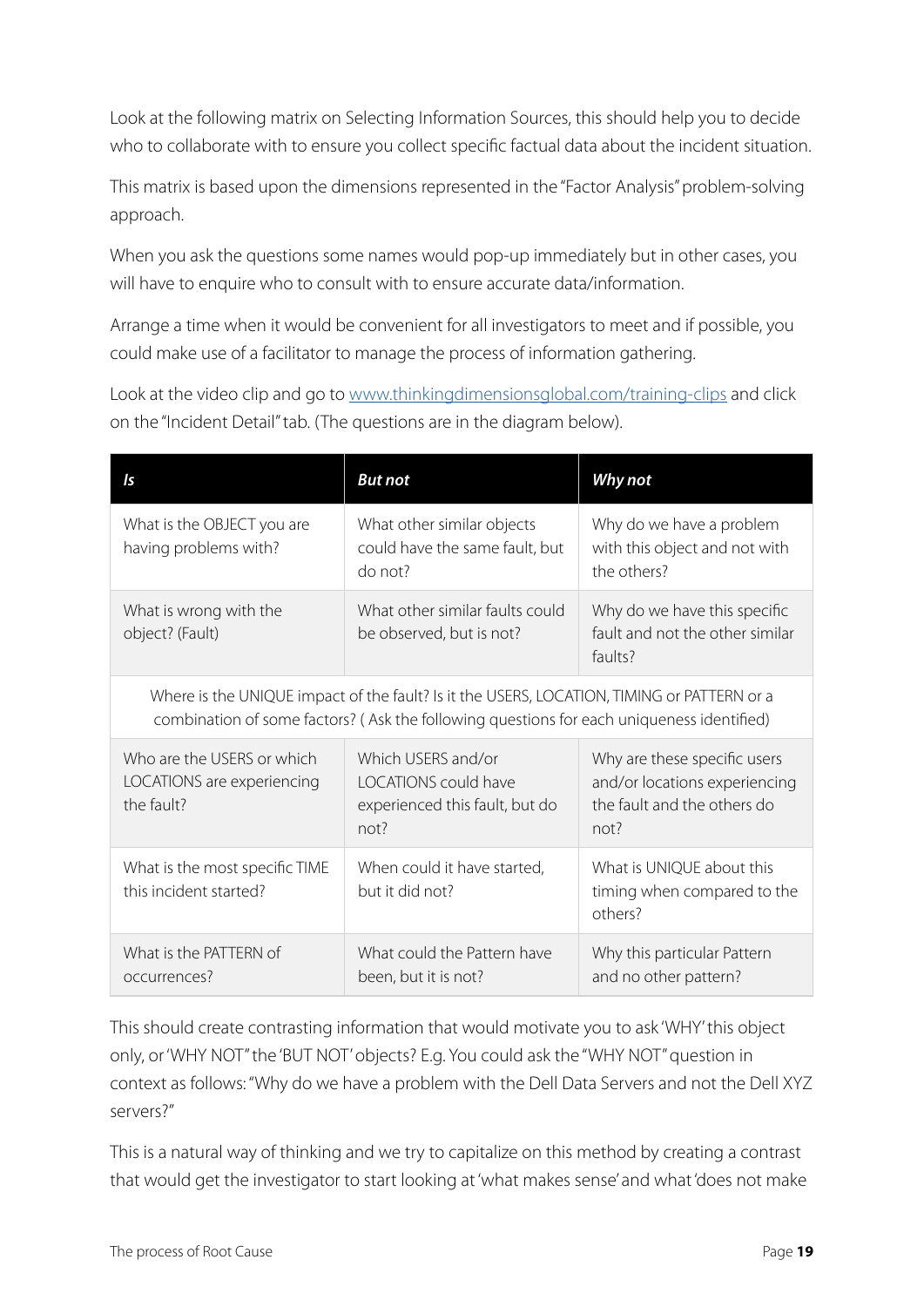sense'. These 'WHY NOT' contributions would later become the springboard for generating and theorizing possible causes.

There are many other reasons why we prefer a method such as the one above. The following are just a few pointers;

Looking for a "BUT NOT" contribution for each of the "IS" information pieces allows the system to create a contrast for that dimension, which you may not have thought of before. This normally leads to new insights into the incident situation.

It is interesting to note that ITIL's hierarchy of DATA is utilized strongly in this approach. The "IS" data is simply just data, the "BUT NOT" data adds that extra dimension to turn data into INFORMATION and then the "WHY NOT" step would take that raw information and turns it into KNOWLEDGE; utilizing the expertise and knowledge of the Subject Matter Experts.

| Is                                                                                                                                                                                      | <b>But not</b>                                   | Why not                                        |  |
|-----------------------------------------------------------------------------------------------------------------------------------------------------------------------------------------|--------------------------------------------------|------------------------------------------------|--|
| Dell ABC Server                                                                                                                                                                         | Dell XYZ Servers                                 |                                                |  |
|                                                                                                                                                                                         |                                                  | Operator error                                 |  |
| Not receiving Data Packets                                                                                                                                                              | Data generation issue                            | Router issue                                   |  |
|                                                                                                                                                                                         | Slow performance                                 | Cache restrictions                             |  |
|                                                                                                                                                                                         |                                                  | Port configuration issue                       |  |
| Where is the UNIQUE impact of the fault? Is it the USERS, LOCATION, TIMING or PATTERN or a<br>combination of some factors? (Ask the following questions for each uniqueness identified) |                                                  |                                                |  |
| Smaller outlets                                                                                                                                                                         | Larger outlets known as BIG Z<br>outlets         | Smaller outlets on ADSL<br>and do own upgrades |  |
|                                                                                                                                                                                         |                                                  | BIG Z outlets on LAN and<br>upgrades by techie |  |
| Monday October 10th, first<br>thing in the morning                                                                                                                                      | Any time before the 10th<br>Later during the day | Picked up a bug during<br>weekend upgrades     |  |
|                                                                                                                                                                                         |                                                  | New Excel parameters for<br>sales reports      |  |
|                                                                                                                                                                                         |                                                  | Normal data back-ups<br>over weekend           |  |

What is the benefit of recording the factual data about an incident in this way? The investigation teams I've been involved with have found when they work through these worked questions systematically, they invariably find a question they have not asked before. This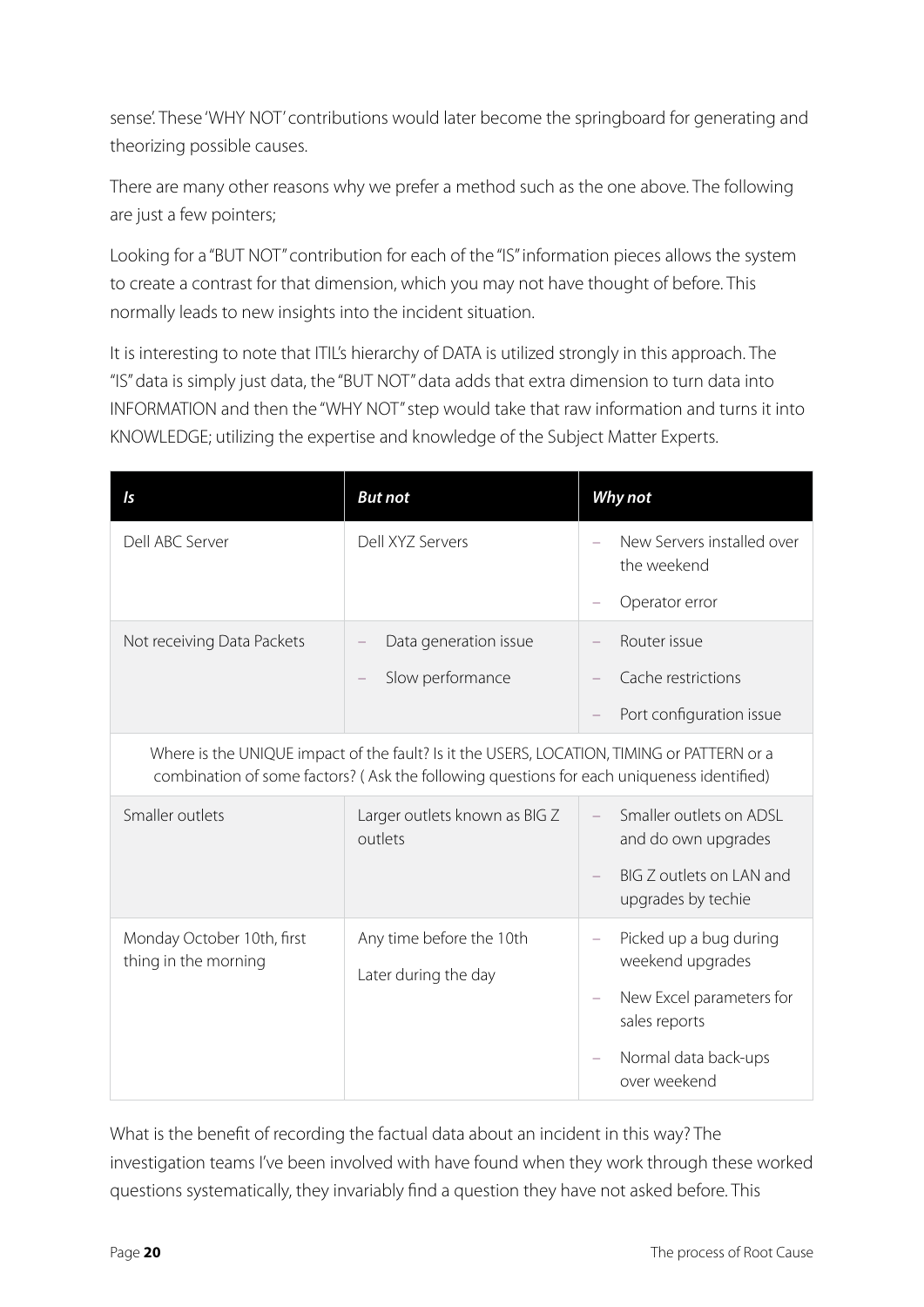<span id="page-20-0"></span>'oversight' normally leads to discovering the 'hidden' information not considered up to this point. This normally leads the investigator to the actual cause.

- Discovering the 'BUT NOT' information also forces you and your team to be much more specific about the incident characteristics. This leads to clarifying the information and also forces you to be clearer about what is factual information and what is not.
- The aim is to be as specific as possible in every area of the problem detail where you are providing an answer in the system. Words such as 'Random' do not fly with this system. We see words such as random, failing, broken, not working, incorrect, out of order, blue screen, and something is dead. We regard these as banned descriptions and not to be used in incident investigations.

You could also use this information to elicit contributions from other stakeholders for their ideas of what could have caused a situation with this 'snapshot' of factual symptoms.

### *Step Three – Evaluate possible causes*

Step three aims to help the investigator to generate and then to evaluate the causes to see whether the team managed to develop a Most Probable Cause (MPC). Once again it is important to have access to the appropriate SME information sources to generate these theories. This step involves Convergent Thinking, so we are trying to narrow down what is causing the incident situation.

How do we suggest you do this? At this stage, you have a verified factual snapshot of all the relevant information to form the basis for an effective screening framework of possible causes. In the Divergent Thinking phase, we concentrated on being factual and specific whereas in this step we will use the intuition, gut feel and logic of the SME team to generate the causes.

We look at the 'WHY NOT' information in the Incident Detail section and ask the following questions;

- Looking at all the 'WHY NOT' information, what do you think caused the incident? or
- What do you think is the 'event' or 'change' that could have caused the incident? or
- Do you have any theory why you think this incident occurred?

The second and third questions are based on the principle that as you learned more about the incident; you most probably started to develop a stronger idea of what could have caused it.

Let's look at our incident situation of the 'Dell Server not receiving data packets' example. We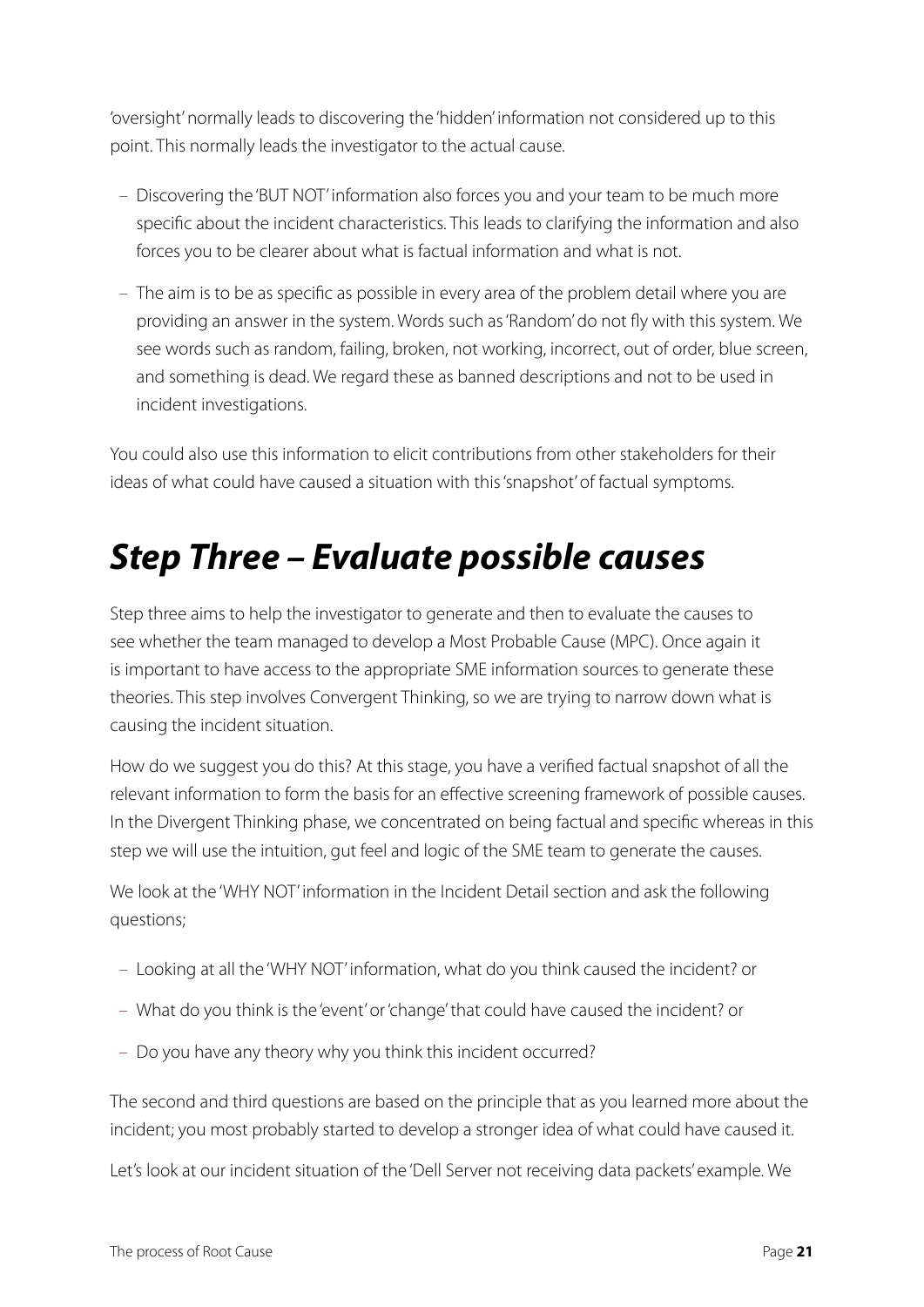have a few 'WHY NOTS' to look at. As we worked through this incident our team started to feel strongly about the listed four 'WHY NOTS';

- 1. The 'upgrade sent remotely' which could have been 'botched' due to lack of skills
- 2. The 'new turnover formula' that caused an issue with smaller outlets
- 3. An 'upgrade bug' that might have been introduced during the weekend upgrades
- 4. The introduction of 'new Excel spreadsheet' parameters, which would have needed individual upgrades from the smaller outlets.

The investigation SME team had to develop a hypothesis for each of these pieces of information. In other words, they had to describe exactly how each of the 'WHY NOT' elements could have caused the 'data packets not being received by the ABC server'.

The fully phrased Possible Causes in the Diagram were produced.

Which cause do you think is the correct one? At this point, you might have a few plausible theories of what could have caused the incident, but there is no guarantee that your cause would be the correct one. You might not even know why your possible cause could be the correct one, let alone explaining to your colleagues why you are thinking so.

| Why not                     | Possible causes                                                                                                      |
|-----------------------------|----------------------------------------------------------------------------------------------------------------------|
| Upgrade sent remotely       | The ABC Server upgrade for ADSL users sent<br>remotely and the operators did not know how<br>to do this upgrade.     |
| New turnover formula        | The new way the turnover figures are<br>determined is causing a conflict and does not<br>transmit.                   |
| Upgrade bug in code         | There is a coding mistake in the upgrade code<br>causing transmission reception problems.                            |
| Now using Excel spreadsheet | The new Excel sheet parameters not loaded<br>by smaller ADSL users, causing a sync conflict,<br>affecting receiving. |

This dilemma will bring us to the last step in the process, which is how to confirm the correct Technical Cause for the incident. There are two sub-steps in this step. The first is to test our theories on paper and the second to isolate the most probable causes to be verified in the workplace.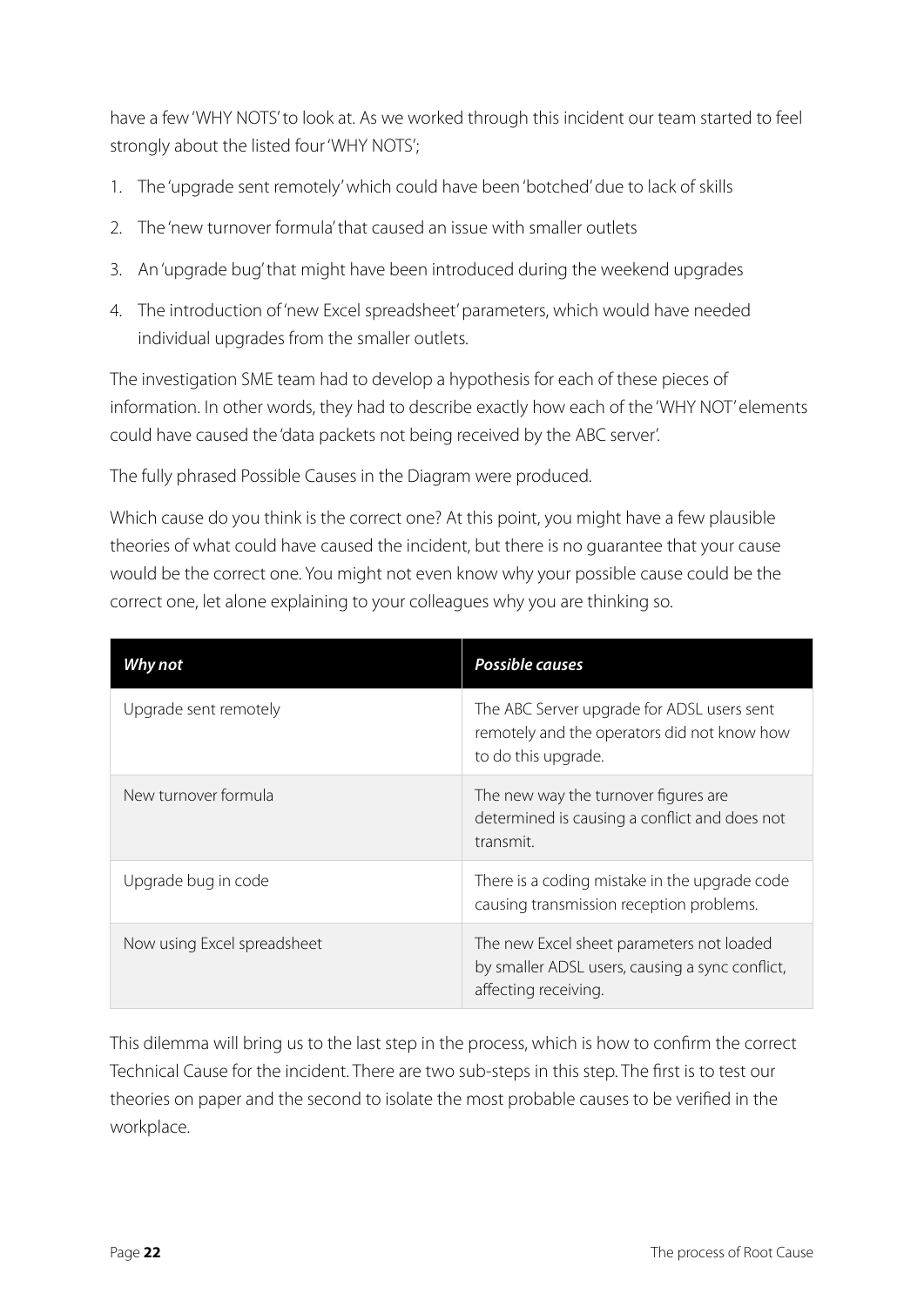## <span id="page-22-0"></span>*Step Four – Confirm Technical Cause*

We are in the last phases of the Convergent Thinking for the CauseWise process. The aim is to analyze the information we have and so arrive at the Most Probable Cause (MPC) or possibly even the cause of why the incident occurred.

#### *Testing the suggested causes*

In this phase we look at each cause in isolation and test it (screen it) through the 'IS' and the 'BUT NOT' incident information to see which cause can explain the data. We will test each cause against each piece of 'IS' and 'BUT NOT' information until we get to one of two points. Either it cannot explain a specific piece of factual information, in which case we will eliminate this possible cause, or the cause will explain all the information. In this case we will isolate this cause to be tested and verified further in the work situation.

We will ask an important and robust question for each set of information in each of the appropriate dimensions of the incident detail. The question is; **'If "X" (the first listed cause) is the true cause, then how does it explain we have a problem with the 'IS' object and not with the 'BUT NOT' object?'**

In our DELL Server issue we tested all four Technical Causes and only the last one passed the testing phase with one assumption. See the diagram below.

If you look at the first cause 'The ABC server upgrade for ADSL users sent remotely and the operators did not know how to do this upgrade', it does very well in explaining the information for both the 'IS' and the 'BUT NOT' up to the point when it comes to the timing. This server upgrade was done in July and should have caused problems earlier if this was the technical reason for the incident. So it does not explain why the incident only started on October 10th.

|                                                                                                                                  |                                                                     | <b>TESTING POSSIBLE CAUSES</b>                                                                                                                                                                                                |  |                                                                                                                                                                         |                       |  |  |
|----------------------------------------------------------------------------------------------------------------------------------|---------------------------------------------------------------------|-------------------------------------------------------------------------------------------------------------------------------------------------------------------------------------------------------------------------------|--|-------------------------------------------------------------------------------------------------------------------------------------------------------------------------|-----------------------|--|--|
|                                                                                                                                  | <b>QUE NOT</b>                                                      |                                                                                                                                                                                                                               |  |                                                                                                                                                                         | <b>POSSIBLE CAUSE</b> |  |  |
| What Object?<br>Dell ABC Server                                                                                                  | <b>But Not?</b><br><b>Dell XYZ Servers</b>                          | 1. The ABC server upgrade for ADSL users sent remotely to smaller<br>outlets which in-house operators did not know how to upgrade.                                                                                            |  |                                                                                                                                                                         |                       |  |  |
| What Fault?                                                                                                                      | <b>But Not?</b>                                                     |                                                                                                                                                                                                                               |  |                                                                                                                                                                         |                       |  |  |
| Not receiving<br><b>Data Packets</b>                                                                                             | <b>Doffa</b><br>٠<br>generation.<br><b>kuss</b><br>slow             | No, this upgrade was done in July and should have happened<br>before Monday October 10 <sup>th</sup><br>2. The new way the turnover figures are determined is causing a<br>conflict and does not allow for any transmissions. |  |                                                                                                                                                                         |                       |  |  |
|                                                                                                                                  | performance                                                         |                                                                                                                                                                                                                               |  |                                                                                                                                                                         | ĸ                     |  |  |
| Where is the UNIQUE impoct of the<br>fault? Is it the USIRS, LOCATION.<br>TIMING or PATTIEN or a combination<br>of some factors? |                                                                     | No. should affect all outlets.<br>1. There is a coding mistake in the upgrade code causing<br>transmission receiving problems for small outlets.                                                                              |  |                                                                                                                                                                         |                       |  |  |
| <b>What Location?</b>                                                                                                            | <b>Eut Not?</b>                                                     |                                                                                                                                                                                                                               |  |                                                                                                                                                                         | ĸ                     |  |  |
| Smaller outlets                                                                                                                  | Larger outlets<br>known as BIG Z<br>cadlets                         |                                                                                                                                                                                                                               |  | No. should affect all outlets<br>4. The new Excel sheet parameters not loaded by smaller ADSL<br>outlets, causing a sync conflict, affecting receiving of data packets. |                       |  |  |
| What Timing?                                                                                                                     | <b>But Not?</b>                                                     |                                                                                                                                                                                                                               |  |                                                                                                                                                                         | Assumption            |  |  |
| Monday October<br>10 <sup>th</sup> , first thing in<br>the morning                                                               | Any time before<br>the 10 <sup>th</sup> or later<br>cluring the day | Assumption: Only if all the technicians in these outlets did not<br>receive the instruction.                                                                                                                                  |  |                                                                                                                                                                         |                       |  |  |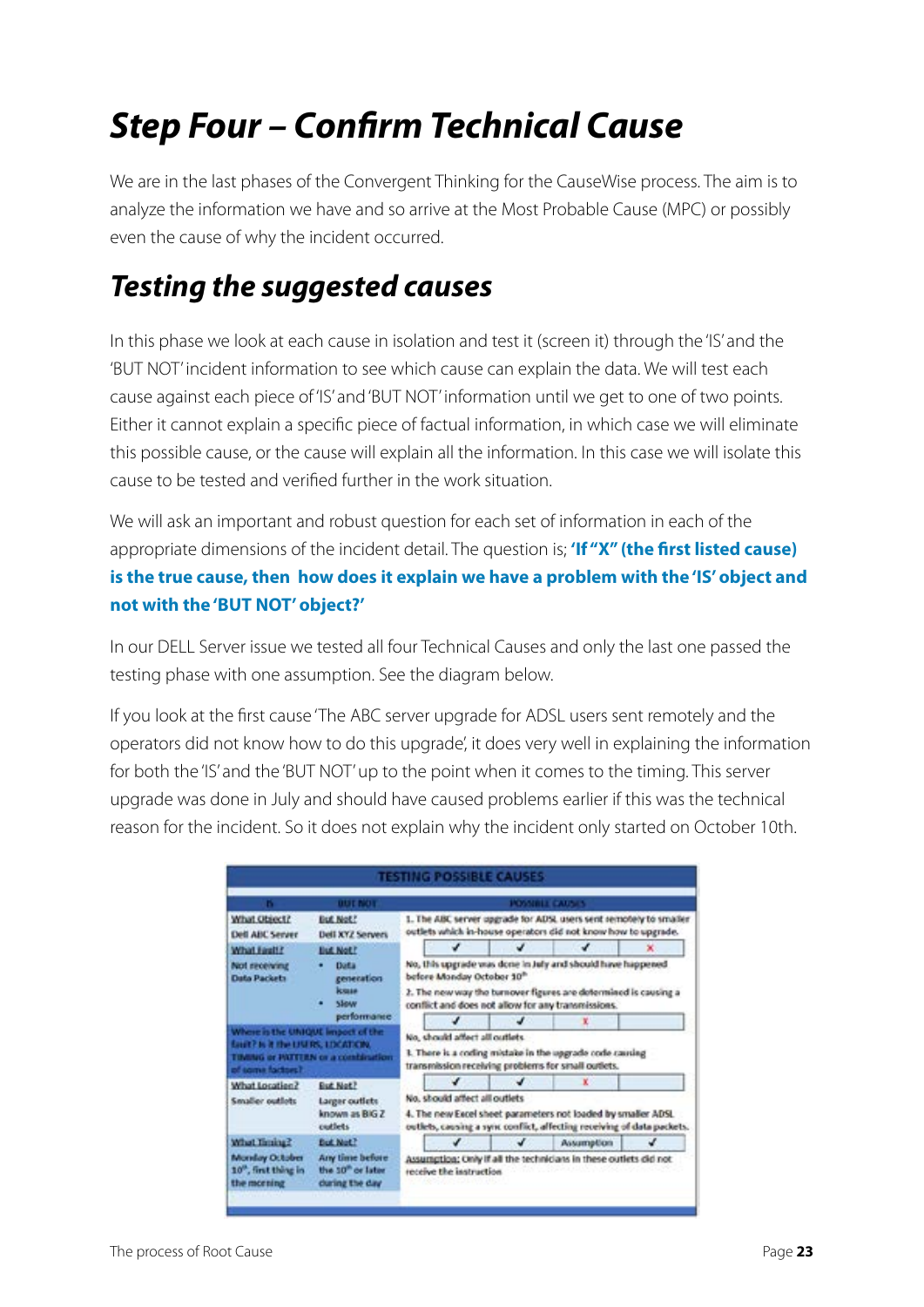This is the same argument for the second cause about the 'turnover figures calculation' that does well by satisfying all the information sources but does not explain why the smaller outlets are experiencing the incident and the bigger ones do not.

When you look at the fourth technical reason you will notice this cause satisfies all the information in each one of the FOUR dimensions. For dimension number three (Smaller Outlets) we had to make an assumption that all the technicians in the smaller outlets were not aware of this change with the Excel Spread Sheet and therefore the incident occurred with them only.

Assumptions are allowed and are an important element in the thinking at this stage of the CauseWise process. The assumption needs to be plausible and is generally made at this stage either because of lack of understanding or lack of information. The assumption will be one of the first activities to be tackled in our next stage of the analysis, which is the 'verification' stage.

#### *Verify the most probable cause*

This is an important stage in the process because this is the difference between theory and reality. Up to this point we've done well by using a structured process to arrive at what we believe to be the most probable cause of the incident. However, this is on paper and we need to verify this thinking with real life, on the job verification. Only when the assumptions and the stated Technical Cause have been verified to be true can we state that we've found the Technical Cause of why the incident occurred.

The team needs to look at the most probable cause(s) identified and set an action plan on how to go about verifying the assumptions and ultimately the Most Probable Cause. The team needs to ask a combination of the following questions;

What would be the cheapest, surest, safest, fastest and least disruptive way to verify each assumption? This exact same question is also repeated for the actual cause itself.

What will be the verification action and who will do it by when?

When doing the verification of a specific assumption and it appears that the assumption is 'not holding water', then that assumption receives an "X" and that particular cause is then eliminated. The converse is also true and that is when the assumption is verified as being true, then we progress to continue verifying the actual Technical Cause itself.

With the right information sources and gathering correct and accurate information, this meeting should last about 20 minutes. We have recorded cases where it only took about 5 minutes to determine the technical reason for an outage and a phone call was all that was needed.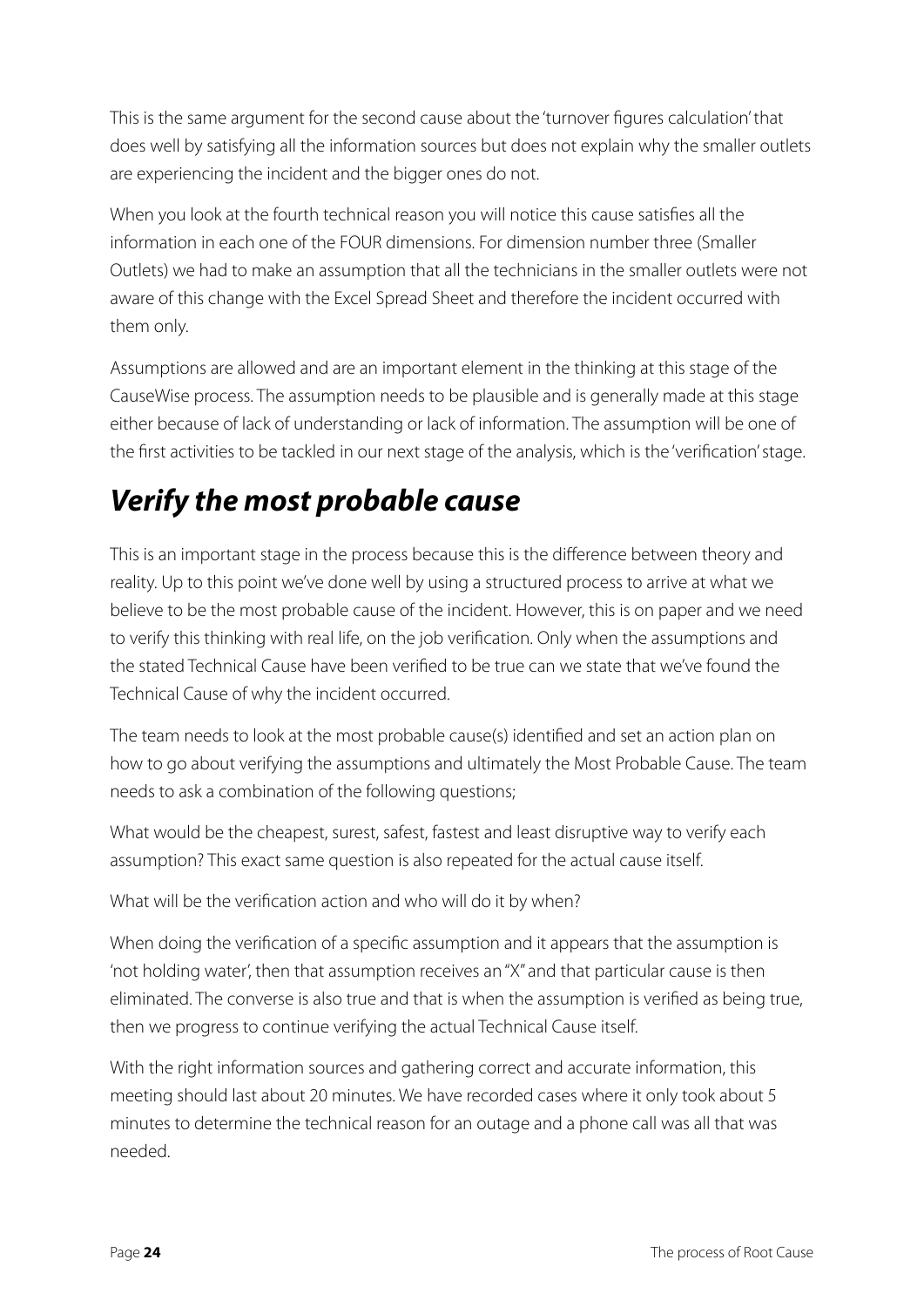<span id="page-24-0"></span>This CauseWise methodology also lends itself to a much quicker and shorter format, which many Major Incident Managers are now using to narrow down and identify the most probable causes for a major incident. The shortened version would normally only look at the "IS" information for the 'Object', 'Fault' and what is 'unique' about that particular incident. In such cases we are working with incomplete information and should be careful not to jump to a conclusion. One way to overcome this is to make absolutely sure that we have the Incident Statement correct.

# *Identifying Root Cause*

Okay, you have solved the incident and fixed it. You feel very good about the effort that produced the answer and as the euphoria declines, you get a call that the exact same incident has occurred again. How is this possible, because you were 100% sure you 'solved' the incident for good! This is because up to this point, we've identified the Technical Cause (how it happened) and not the Root Cause (why the incident occurred).

Have you ever heard the term 'recurring incidents'?

The above is an example of that and we are sure you were on the receiving end of some of these types of incidents, which is annoying, frustrating and time-consuming. The most probable reason for experiencing recurring incidents is because we have not found the Root Cause of that incident yet.

Sometimes the root of an incident is another technical reason. We found this to be true in less than 20% of incidents. Where you have a suspicion that the root of the situation is another technical reason, then we need to do another CauseWise to identify the next technical reason. You need to continue with this until you get to the level where you have reached the root that is embedded in some kind of 'soft issue' or 'company condition that exists' situation. Strictly it is wrong to say that a second technical reason is the root of the situation. The root of any incident eventually lies in some component of a systemic or people component of the incident.

Once the technical reason is identified, we need to do a Root Cause analysis thinking exercise. This exercise is not as rigid as the technical investigation, but it is an investigation in its own right. If you suspect there is another technical reason that caused our first Technical Cause you need to do a stair stepping exercise to check why the first Technical Cause occurred. The following is an example of such an exercise involving a "5 WHY's" questioning drill;

Let's look at the stair stepping method, which is basically utilizing the principle of the "5 WHY's" questioning method. (See diagram below) You start with the technical reason identified and put that on the top of our stairs and then ask; Why did this happen and what was that caused by?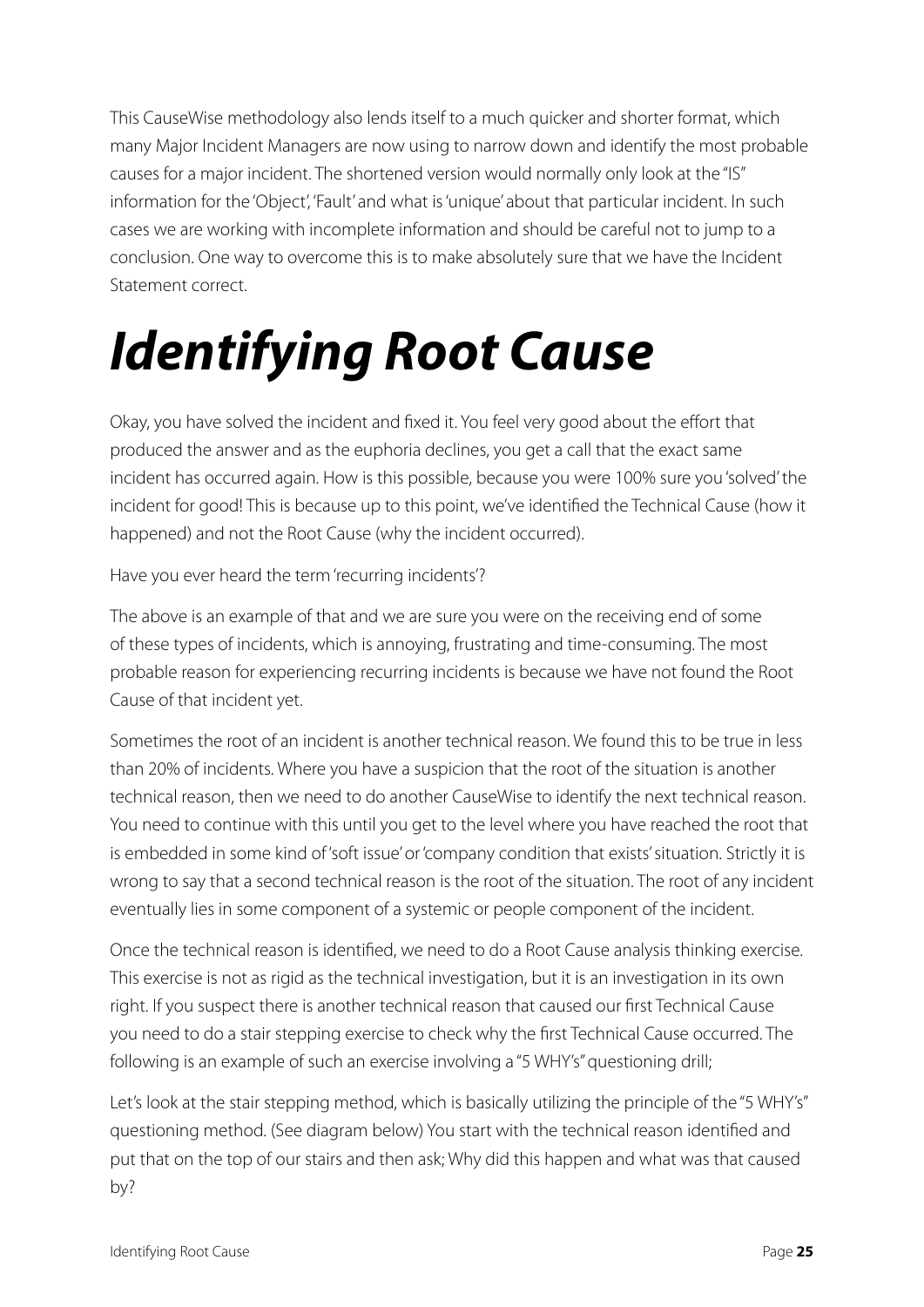You continue with this until you reached the area where you do not know the answer. Eventually you will end at a spot where you are not sure anymore and that spot, in most cases, will be a possible systemic or people reason for the root of the situation.

A Root Cause is normally some kind of "company condition that exists" and unless removed it will cause continuous future incidents. The following are some examples of past "Root Causes" identified by clients;

- 1. Documentation A typical example would be out of date specifications of hardware and software.
- 2. Policies, Procedures and Processes A typical example would be inadequate testing procedures (SOP's).
- 3. Training & Education Not having the skills to perform a certain task. Not keeping up to date with new developments.
- 4. Systemic Deficiencies Typical example would be a developer not aware of coding that could create synchronization issues.
- 5. Communications/Instructions Vague and sometimes non-existent communications coupled with confusing instructions.
- 6. Staff Decisions Decisions about upgrades, patches, and vendors that are good for one section might not be that good for other sections in the company.
- 7. Vendor actions and materials In many situations Vendors do not provide on-site support services.

Referring to our example of the DELL Server issue: we were sure that the person responsible for the upgrade (technician) was under the impression that the upgrade instruction for the system (LAN) did not reach the ADSL users. Something needs to be corrected regarding this situation, otherwise it will happen again.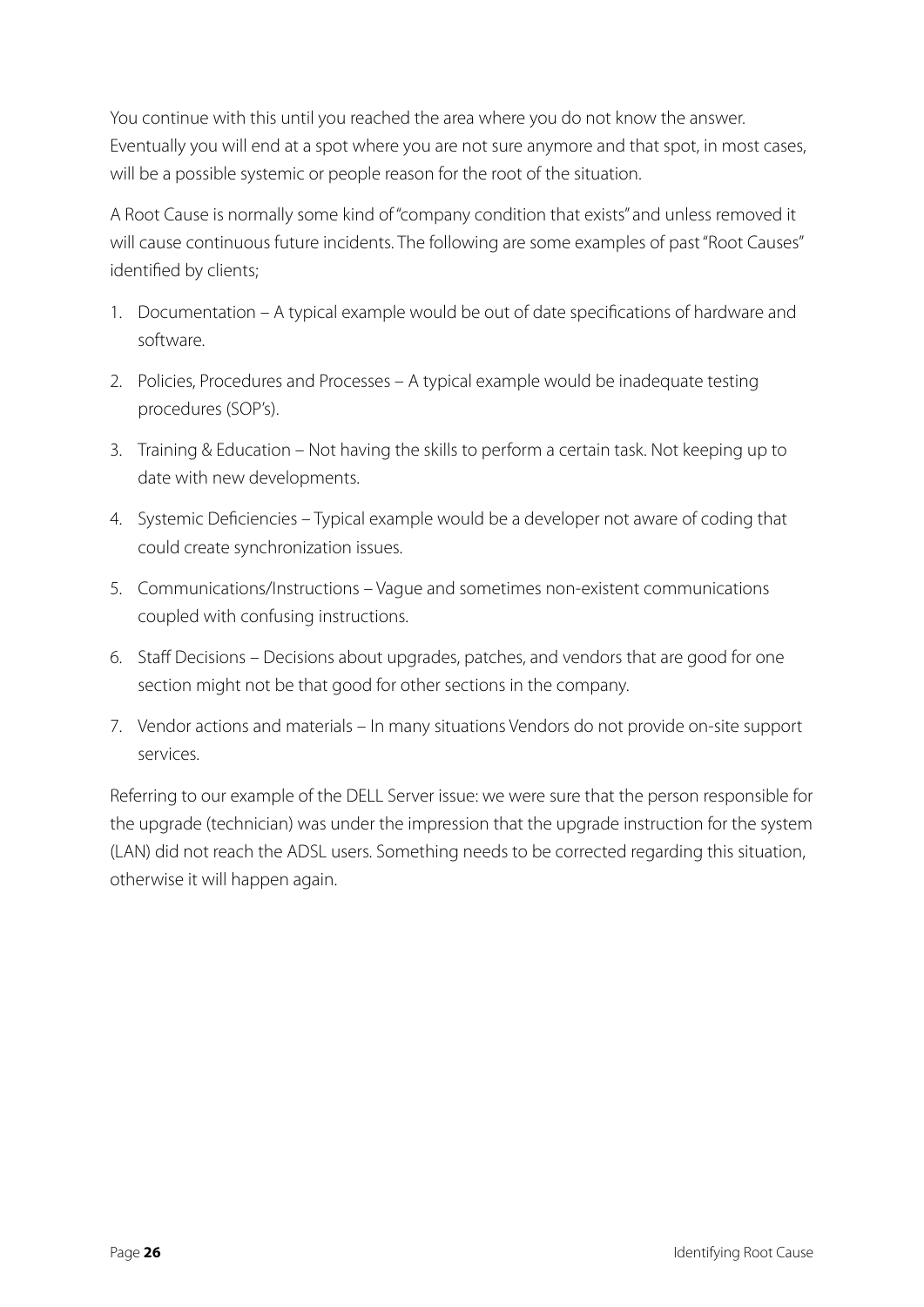<span id="page-26-0"></span>*Company & individual benefits*

Any RCA system that would provide a structure that is repeatable and provides guidance on the flow of the thinking approach would lead to benefits all around, providing:

Framework -- The holistic glue that puts all the templates and tools together for RCA in general.

Process -- Having a process for each type of problem indicating where and how to start the investigation.

Template -- Having a template that indicates where to put information so that it makes the most sense.

Structured questions -- Providing the questions that would ensure specific quality data is entered.

Technique -- Indicating the most appropriate information sources and stakeholders to ensure asking the right question of the right person to get the right answer.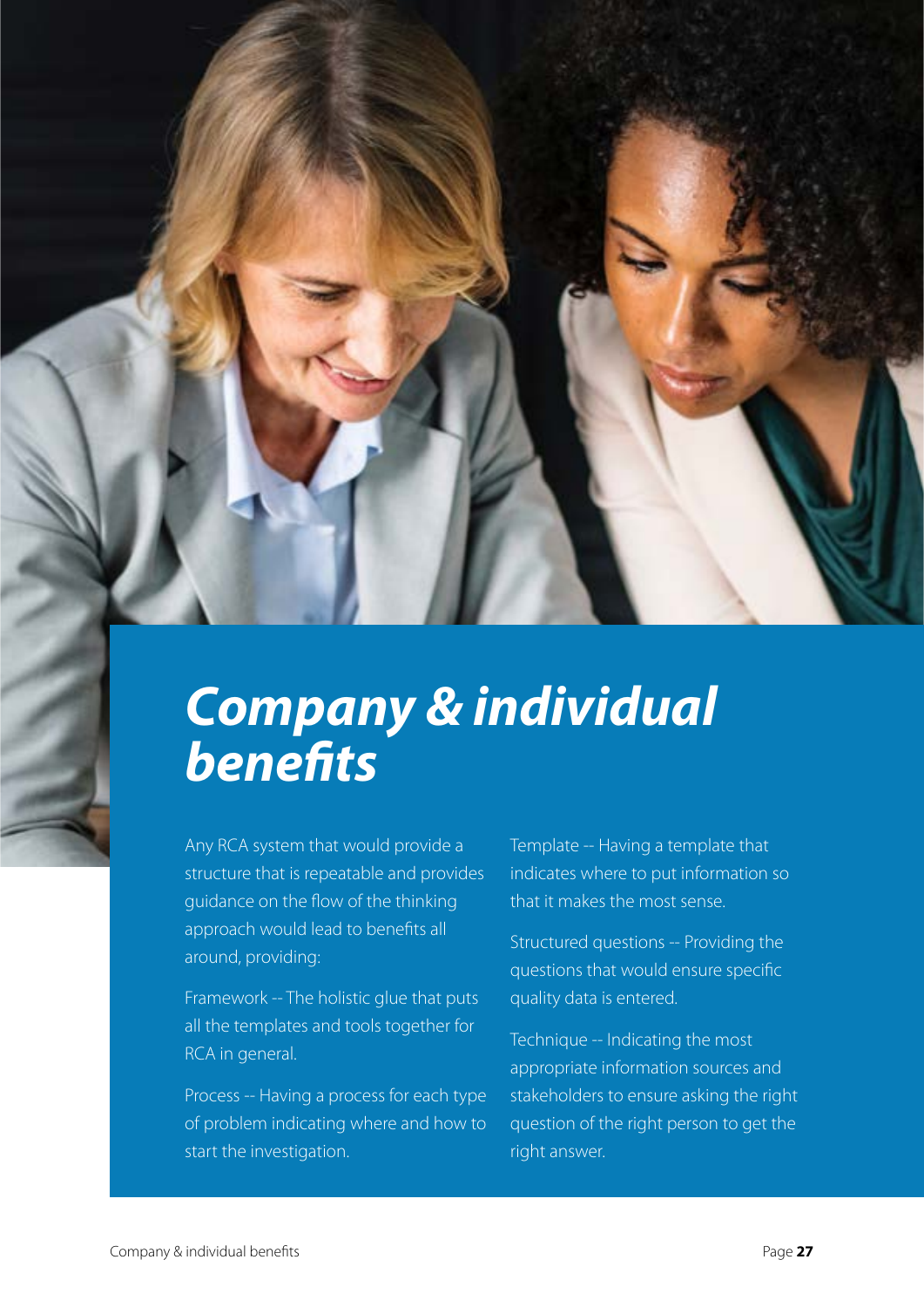<span id="page-27-0"></span>

| <b>Benefits to the organization</b>                                                                             | <b>Benefits to the individual</b>                                                                                        |
|-----------------------------------------------------------------------------------------------------------------|--------------------------------------------------------------------------------------------------------------------------|
| More effective problem solving meetings<br>enabling improved productivity                                       | - Information resources only engaged<br>when they've been identified as critical,<br>improving the productivity of staff |
| Seamless handover between IM, PM and<br>Change Control ensuring the integrity of<br>data throughout the process | Improved levels of self-confidence to solve<br>an incident "first time every time"                                       |
| Reduce "open tickets" by at least 80%                                                                           | - Knowing where and how to start by                                                                                      |
| Reduced MTR from days to hours and even<br>minutes                                                              | following the template flow providing<br>credibility for investigators                                                   |
| Reduction in the level if incidents by at<br>least 63%                                                          |                                                                                                                          |
| Eliminate roll backs                                                                                            |                                                                                                                          |
|                                                                                                                 |                                                                                                                          |

#### *The ultimate exponential benefit*

The biggest benefit of all is hidden behind a 'blind spot' for most senior managers. The obvious focus is about the present and the impact an incident has on current operations and the satisfaction of clients and their businesses. However, because of this urgent and serious focus the biggest and most rewarding benefit is overlooked.

We've learned that we need to restore the service interrupted by this incident as quickly and accurately as possible. So, we set out with our analysis and eventually restored the service.

All good so far and we are now ready to investigate the Technical Cause to determine how this happened. Let's say that during our analysis we found that a specific LAN rule was not updated during a specific hardware upgrade and that caused the incident. We are satisfied and we correct the situation without determining why this happened.

This is the exact point where we have overlooked the potential exponential benefits of not taking our analysis a few steps further: the Root Cause of the incident situation. As per our reasoning the Root Cause is the underlying reason or differently stated the company condition that exists that triggered the Technical Cause. Without this Root Cause this incident would never have occurred, right? Right!

As per our definition the Technical Cause in this example was identified as "a LAN rule that was not updated during a hardware upgrade" or so it was thought. When we ask WHY someone did not remember to update the rule, we got the answer that the person responsible was not working that day and there is no other trigger to remind others to update the rule. The lack of a trigger was the Root Cause for the incident that occurred.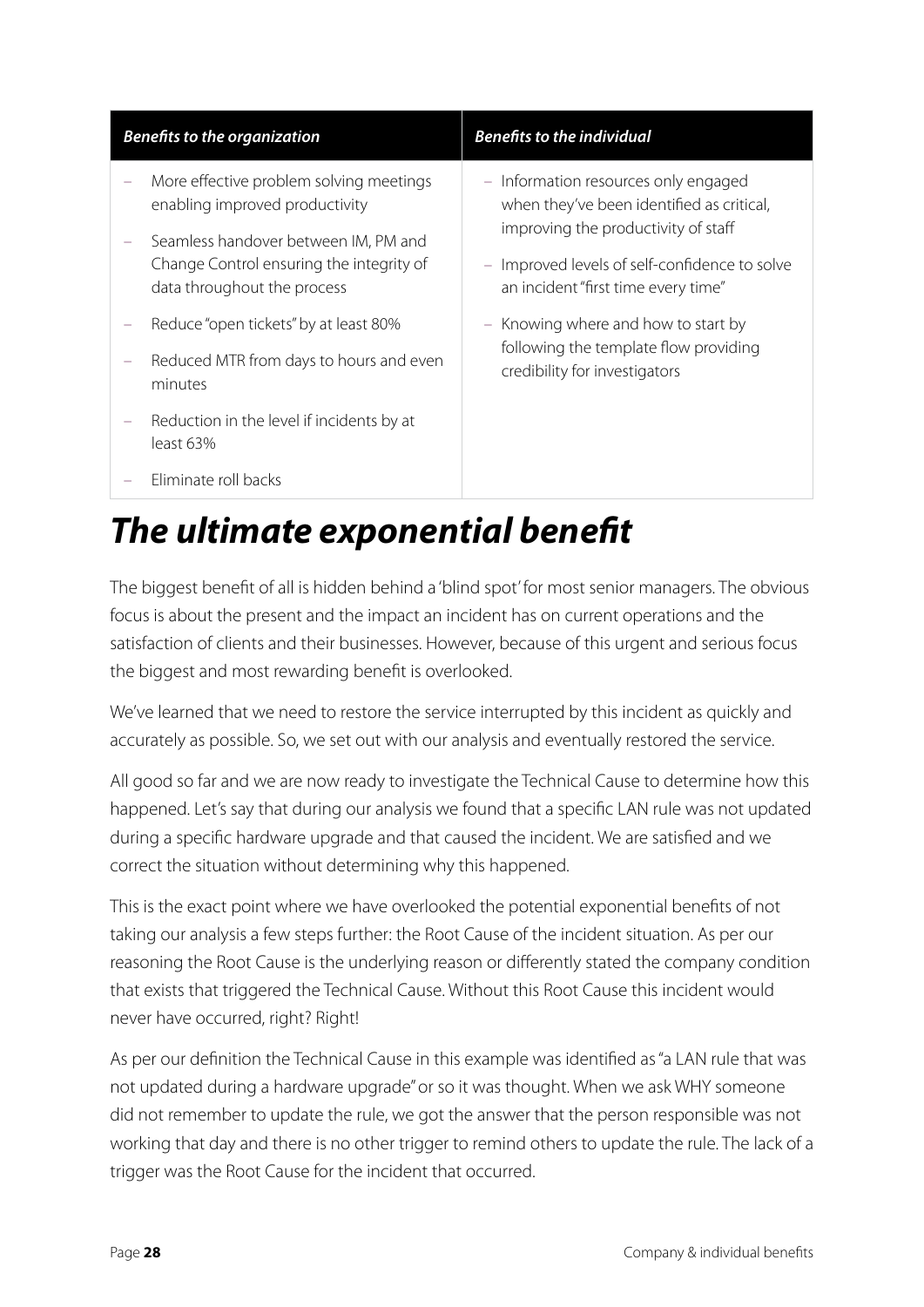Would you agree that solving the Root Cause will ensure that incident #1 will not reoccur?

Would you agree that the Technical Cause (not updating a LAN rule) could possibly also cause additional incidents in the future?

Would you also agree that if we solved the Root Cause the first time and fixed it permanently (installed a trigger) that we now effectively done the following?

- Have an action in place that would stop a recurrence of the same incident.
- Have a single but same action in place that would effectively avoid additional future incidents.

The situation provides an exponential benefit, which is very likely the single most important and beneficial advantage of educating and training an in-house capability to handle incidents quickly (restoration), accurately (Technical Cause) and permanently (Root Cause).

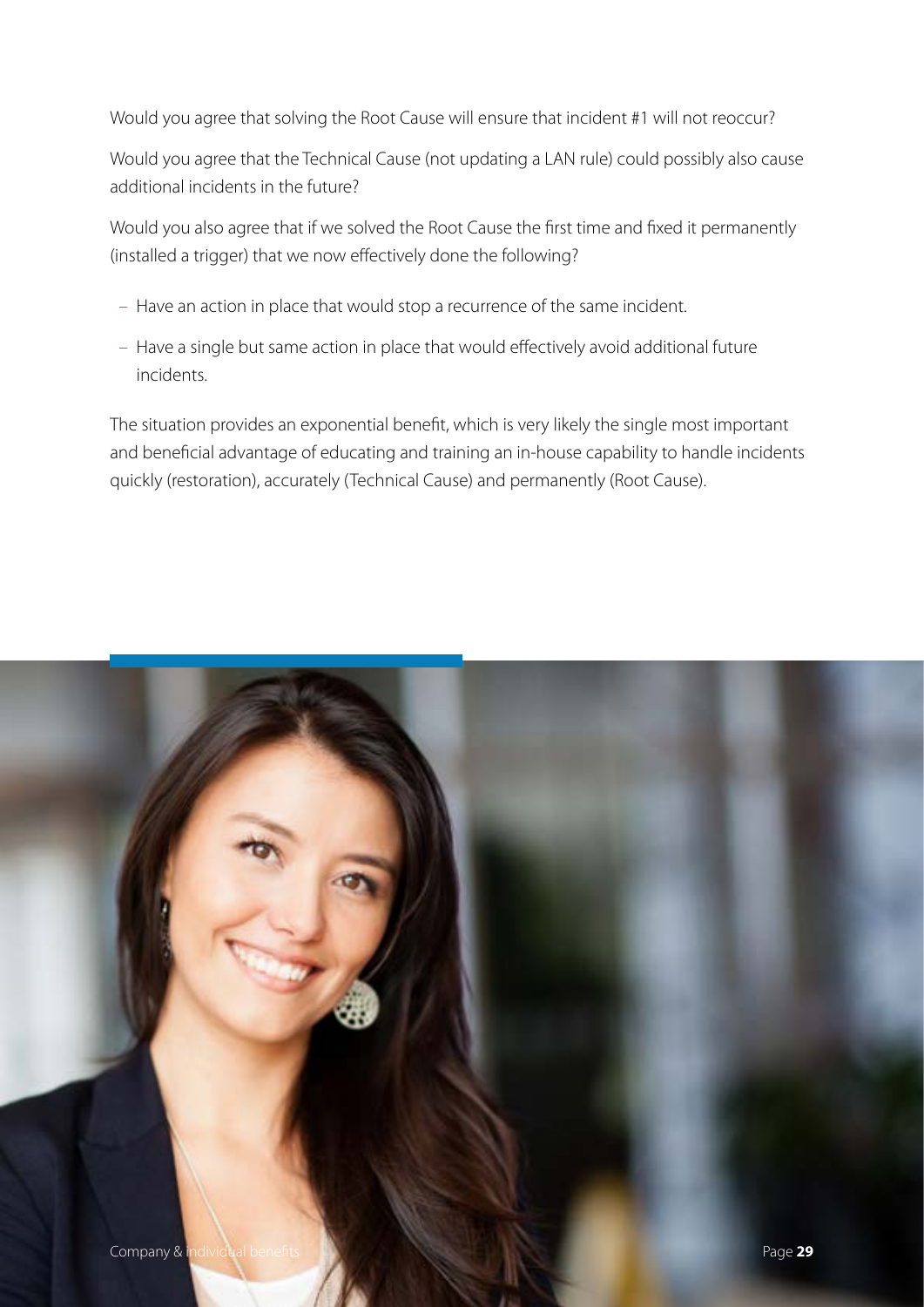## <span id="page-29-0"></span>*Summary*

To reiterate the observation that it would be highly challenging for an IT team to successfully collaborate on an incident restoration effort bearing in mind all the pressures surrounding the incident situation. Therefore, it would be advisable to provide the team with a tool that would help them to leverage their collective experience and skills to arrive at a restoration, then a Technical Cause and lastly at a Root Cause with speed and accuracy.

No one is born with the problem-solving skills that are needed in highly pressurized IT service incidents and problem situations. We know that each person is exposed to a different upbringing and background providing each person with unique problem-solving skills. However, as we've highlighted in this whitepaper, more than individual sparks of brilliance are needed to solve recurring incidents and any other type of problem-solving situation surrounding incidents.

The good news though that providing and training IT staff to use a process template with structured questions will give each person the opportunity to shine within the process and offer their unique technical know-how and associated problem solving suggestions. That is why it is needed to have a robust system with templates, techniques and structured questions to create a highly intuitive and successful flow that every IT person can follow regardless of their background and upbringing.

Imagine having a team of well-distributed trained problem solving facilitators that can be called upon at any time to facilitate and coach a problem solving team through their own problems and get the kudos from their seniors as it is rightfully deserved.